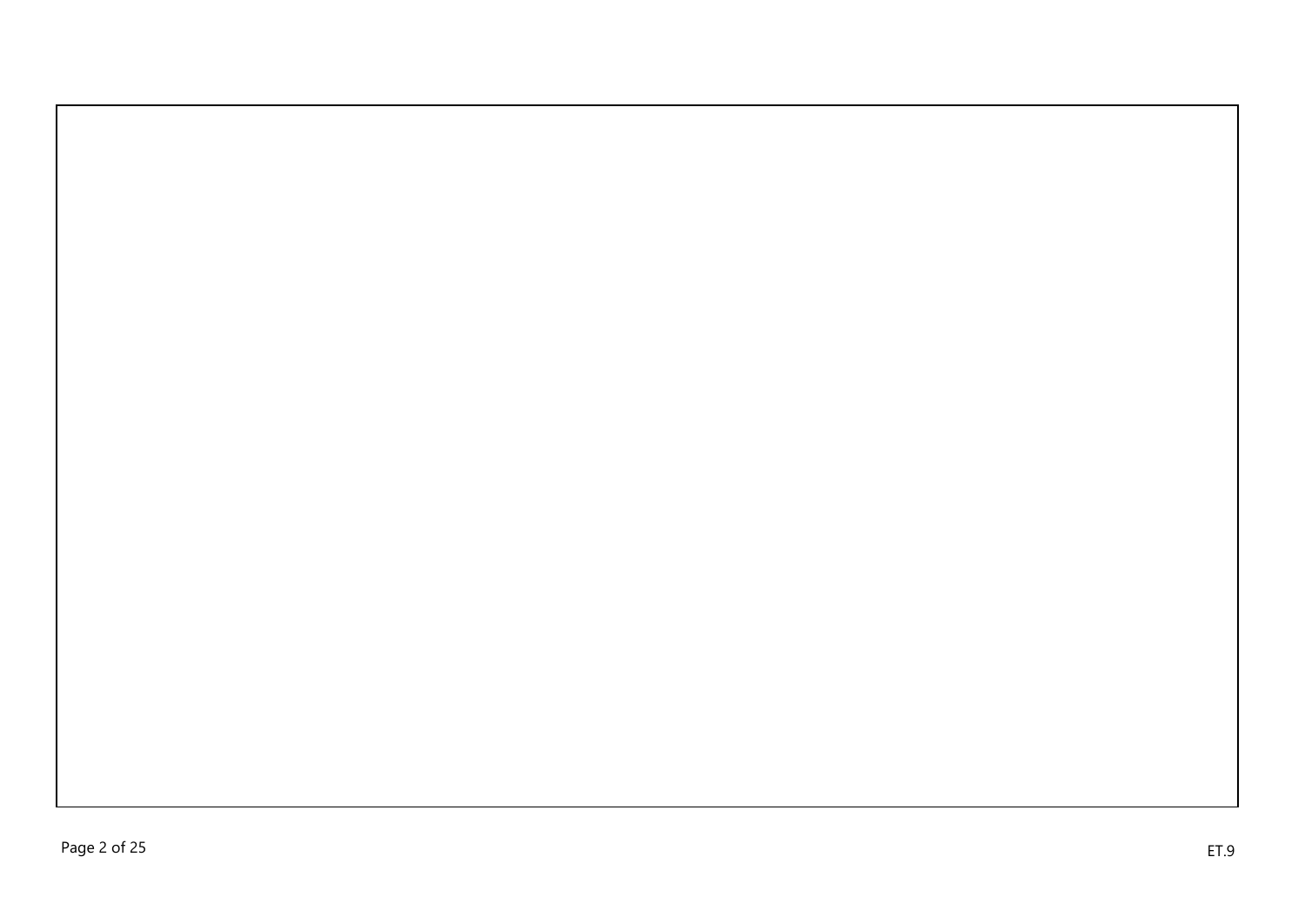| #               | Island      | House Name       | Name                 | Sex | National ID | ، ه ، ره<br>مره برگ                 | ىئرىتر                                        |
|-----------------|-------------|------------------|----------------------|-----|-------------|-------------------------------------|-----------------------------------------------|
| R. Kinolhas     |             |                  |                      |     |             |                                     |                                               |
| 1               | R. Kinolhas | A B Villa        | Ahmed Riza           | M   | A099414     | نه حوځه<br>د                        | أروء و مرتد                                   |
| $\vert$ 2       | R. Kinolhas | A B Villa        | Aliya Nizaar         | F   | A149923     | پرھ جر محر                          |                                               |
| 3               | R. Kinolhas | A B Villa        | Maryam Eenaas Nizar  | F   | A236994     | رچمو څر                             |                                               |
| $\vert 4$       | R. Kinolhas | Arutha           | Hussain Athif        | M   | A236622     | ر ور<br>مرمومی                      | جا يمكن محيوفر                                |
| 5               | R. Kinolhas | Arutha           | Hassan Saamee        | M   | A236623     | ر ور<br>مربره                       | برَسك شمر                                     |
| $6\overline{6}$ | R. Kinolhas | Asseyri          | Abdul Razzaq Moosa   | M   | A042353     | لرەپىر                              |                                               |
| 7               | R. Kinolhas | Asseyri          | Rushdha Abdul Razzaq | F   | A243211     | لمرهر يحمير                         | و ه د مره وه ره د و<br>بر شوتر من تورم بررخ ت |
| 8               | R. Kinolhas | Athamaage        | Aishath Shafa        | F   | A236883     | ر ر د »<br>پره <del>ر</del> ر       | أَمَّ مِنْ مِنْ مِنْ وَ                       |
| $\vert$ 9       | R. Kinolhas | Bonthi           | Ahmed Ikleel         | M   | A067460     | لقسمو                               | أرورو أراموق                                  |
| 10              | R. Kinolhas | Bonthi           | Fathimath Nahuza     | F   | A143996     | لقسمر                               | أزُّهِ وَ مَنْ اللَّهُ اللَّهُ عَلَيْهِ       |
| 11              | R. Kinolhas | Fehi Villa       | Zahira Hussain       | F   | A243025     | ۇروڭر                               | چ <i>رینگ برگست</i> هریش                      |
| 12              | R. Kinolhas | Fehi Villa       | Shahula Hussain      | F   | A243036     | ۇر <sub>ەر</sub> ۇ                  | الدوم وكسمه ش                                 |
| 13              | R. Kinolhas | Fehi Villa       | Mohamed Nail         | M   | A371786     | ۇر <sub>ەر</sub> ۇ                  | ورەرو شهر                                     |
| 14              | R. Kinolhas | Fehivina         | Saeed Hussain        | M   | A077623     | ۇر <sub>ە</sub> بىر                 | سىھەقىر برقسىتىرىش                            |
| 15              | R. Kinolhas | Fehivina         | Aishath Shifnaa      | F   | A236891     | ۇروپىر<br>مەم                       |                                               |
| 16              | R. Kinolhas | Fehivina         | Fathimath Suhana     | F   | A236908     | ۇروپىر<br>مەم                       | تو برد و دیگر                                 |
| 17              | R. Kinolhas | Fehivina         | Badoora Hussain      | F   | A242412     | ۇروپر<br>مەم                        | ردده و در شهر مثل                             |
| 18              | R. Kinolhas | Fehivina         | Hussain Sarif        | M   | A243176     | ۇر <sub>جو</sub> ىتر                | 2سىمەمىر مەسىر<br>                            |
| 19              | R. Kinolhas | Feyrugasdhoshuge | Aishath Maahira      | F   | A236634     | ده و د اه دو و د<br>افر بوی سوتوبوی | أقهر خنقى الحرابكر                            |
| 20              | R. Kinolhas | Finifenmaage     | Najaah Moosa         | M   | A111755     | اربيد مقرو                          | بروه ودع                                      |
| 21              | R. Kinolhas | Five Star        | Saufa Ahmed          | F   | A237021     | ىز مەھ سىقى بىر                     | سەدىق<br>پروژو                                |
| 22              | R. Kinolhas | Fiyaathoshige    | Aminath Sara         | F.  | A236757     | و پھر ۽<br>پر مربو                  | أرمح سنوسكر                                   |
| 23              | R. Kinolhas | Gaskara          | Mohamed Thasneem     | M   | A236988     | ر 2 مەندىر                          | ورەرو روسو                                    |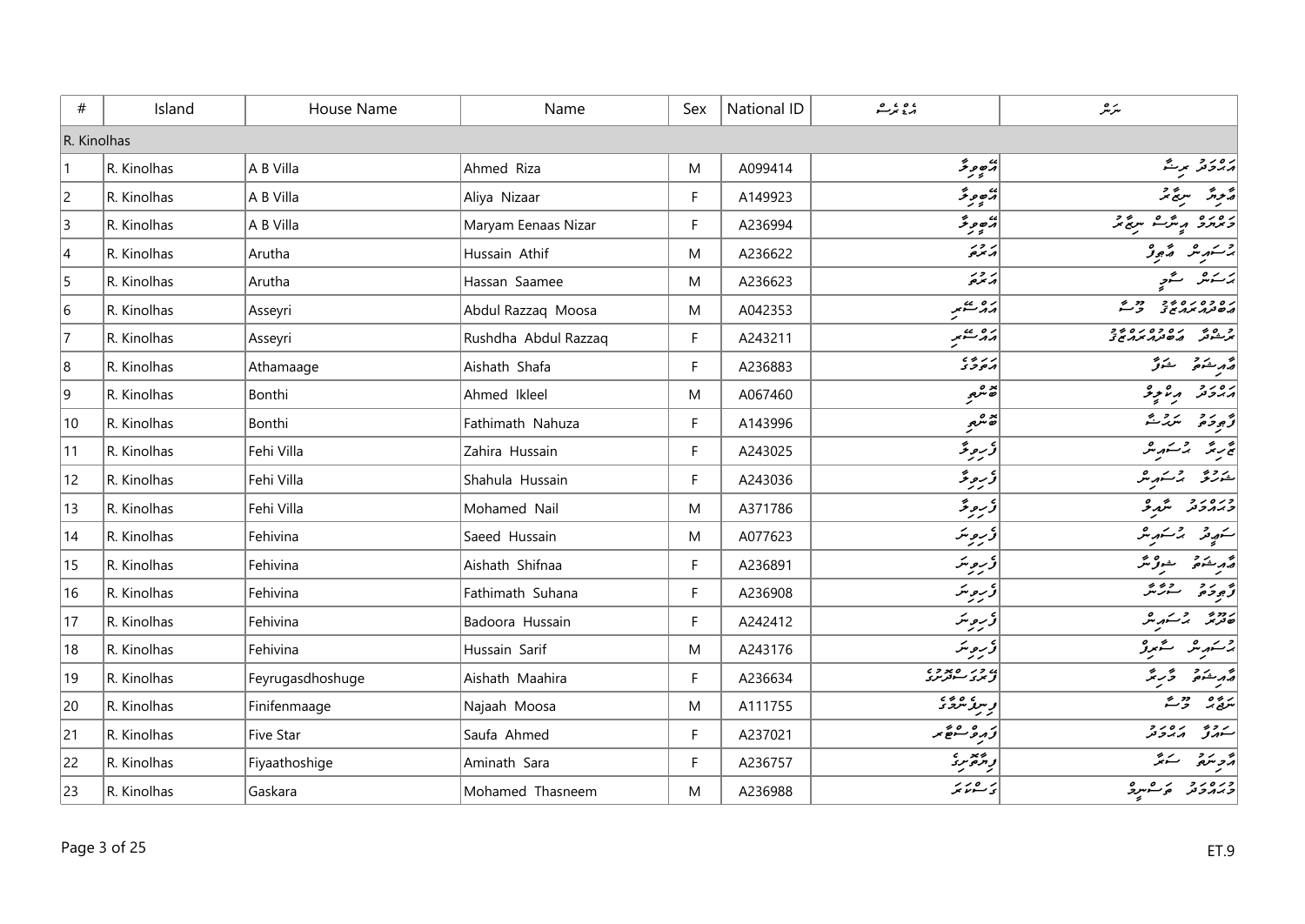| 24 | R. Kinolhas | Gaskara           | Ahsan Ibrahim       | M           | A243300 | ئەشقەتتە                                                                                 | وروستر مقتررة                                                                                         |
|----|-------------|-------------------|---------------------|-------------|---------|------------------------------------------------------------------------------------------|-------------------------------------------------------------------------------------------------------|
| 25 | R. Kinolhas | Golden Shower     | Abdul Azeez Ismail  | M           | A044766 | ە يە بەر يەر<br>ئەمرى مىر سۇھ <sub>ر</sub> ىيە                                           | גם כפגם בייכוב                                                                                        |
| 26 | R. Kinolhas | Golden Shower     | Nadhiya Ismail      | F           | A149639 | ە مەر ھەسەر<br>ئەمرى مىرسىۋىمىر                                                          | لترمرش وبالمحوري                                                                                      |
| 27 | R. Kinolhas | Golden Shower     | Mohamed Azmeen      | M           | A236985 | ە ە رەپەر<br>ئەمرى مىرسۇھ بىر                                                            |                                                                                                       |
| 28 | R. Kinolhas | Golden Shower     | Azuha Abdul Azeez   | F           | A349691 | ە يە مەرى <i>سى بىر</i>                                                                  | גפי גפיפינים                                                                                          |
| 29 | R. Kinolhas | Gulbakaage        | Raihana Easa        | F.          | A079130 | و ه ر پر پر<br>د <del>ن</del> ره نړۍ                                                     | بمدينه ريثه                                                                                           |
| 30 | R. Kinolhas | Haveyli           | Abdul Sameeu Hassan | M           | A144003 | ریمو                                                                                     | גפנג בוכג גבות                                                                                        |
| 31 | R. Kinolhas | Huvandhumaage     | Maryam Zuha         | F           | A236939 | و ر<br>ره سربرو د                                                                        | ב בחבר בי                                                                                             |
| 32 | R. Kinolhas | Janbuge           | Aminath Zulzunee    | F           | A011634 | ر ۵ ۶ ء<br>قع سر <i>ھ ی</i>                                                              | أثرم تركيم المعجم المحمد المحمد المحمد المحمد المحمد المحمد المحمد المحمد المحمد المحمد المحمد المحمد |
| 33 | R. Kinolhas | Javaahiru Vaadhee | Amjad Ismail        | M           | A124533 | ئے قرىر ترقى تىر                                                                         | גם גב גם כבוד ב                                                                                       |
| 34 | R. Kinolhas | Kashmeeru Vaadhee | Asim Zakariyya      | M           | A009349 | ر شوچه ترځ تې <sub>ر</sub>                                                               | האייכ ביצאת                                                                                           |
| 35 | R. Kinolhas | Kashmeeru Vaadhee | Ahmed Siraj         | M           | A128522 | ئەشقىر برۇ تېر                                                                           | رەر ئەر                                                                                               |
| 36 | R. Kinolhas | Kashmeeru Vaadhee | Fathimath Suma      | $\mathsf F$ | A236868 | ر شوچه پروګور<br>ماشوچ پروګو                                                             | توجوجو سنوتح                                                                                          |
| 37 | R. Kinolhas | Lady Bird         | Mohamed Hamdoon     | M           | A236873 | $\left  \begin{smallmatrix} 2 & 2 & 2 \ 2 & 2 & 3 \ 2 & 2 & 3 \end{smallmatrix} \right $ | ورەرو رەپوە<br><i>وپەم</i> وتر پروترس                                                                 |
| 38 | R. Kinolhas | Lady Bird         | Ali Husham          | M           | A242821 | $rac{1}{2}$                                                                              | مَرِ جَمْعَة ح                                                                                        |
| 39 | R. Kinolhas | Light Corner      | Aishath Faheema     | $\mathsf F$ | A236889 | لجروه عكر                                                                                | وأرشكتم وكرو                                                                                          |
| 40 | R. Kinolhas | Luxury            | Aishath Nuha        | F           | A237012 | ره ر<br>  <del>ز</del> ر نم س                                                            | سرجر<br>پھر مشتم                                                                                      |
| 41 | R. Kinolhas | Luxury            | Akuram Aboobakuru   | M           | A237016 | تره تر سر<br>مرد سی                                                                      | ەرە برە<br>77/77/7                                                                                    |
| 42 | R. Kinolhas | Luxury            | Raziyya Aboobakuru  | F           | A243509 | ره بر<br>حری تنمی                                                                        | נכני כ<br>גם סיטיב<br>بر ب ه ه<br>بر ب در در                                                          |
| 43 | R. Kinolhas | Luxury            | Aslam Aboobakuru    | M           | A243514 | ژه ژبې<br>  ژژبې پ                                                                       | 77777<br>ىر ھېچە ۋ                                                                                    |
| 44 | R. Kinolhas | Luxury            | Muneera Zakariyya   | $\mathsf F$ | A243518 | ره بر<br>حری تنمی                                                                        | 3 يېڭىر ئەنمىر ئىر                                                                                    |
| 45 | R. Kinolhas | Luxury            | Aminath Sama        | F           | A243520 | ره ر<br>حری تم سٍ                                                                        | ړ څخه سو شو                                                                                           |
| 46 | R. Kinolhas | Manzil            | Mohamed Saveel      | M           | A138849 | ر م <sub>عمو</sub> ر                                                                     | ورەرو سەرو                                                                                            |
| 47 | R. Kinolhas | Milaan            | Afraah Ibrahim      | M           | A236644 | ادقيقه                                                                                   | أرومه ره مرد                                                                                          |
| 48 | R. Kinolhas | Milaan            | Aminath Azleefa     | F.          | A236740 | لحرقم تكر                                                                                | أأروبتهم أأتجمع وتحر                                                                                  |
| 49 | R. Kinolhas | Milaan            | Mohamed Aleef       | M           | A236748 | د د څمک                                                                                  | ورەر ئەرۋ                                                                                             |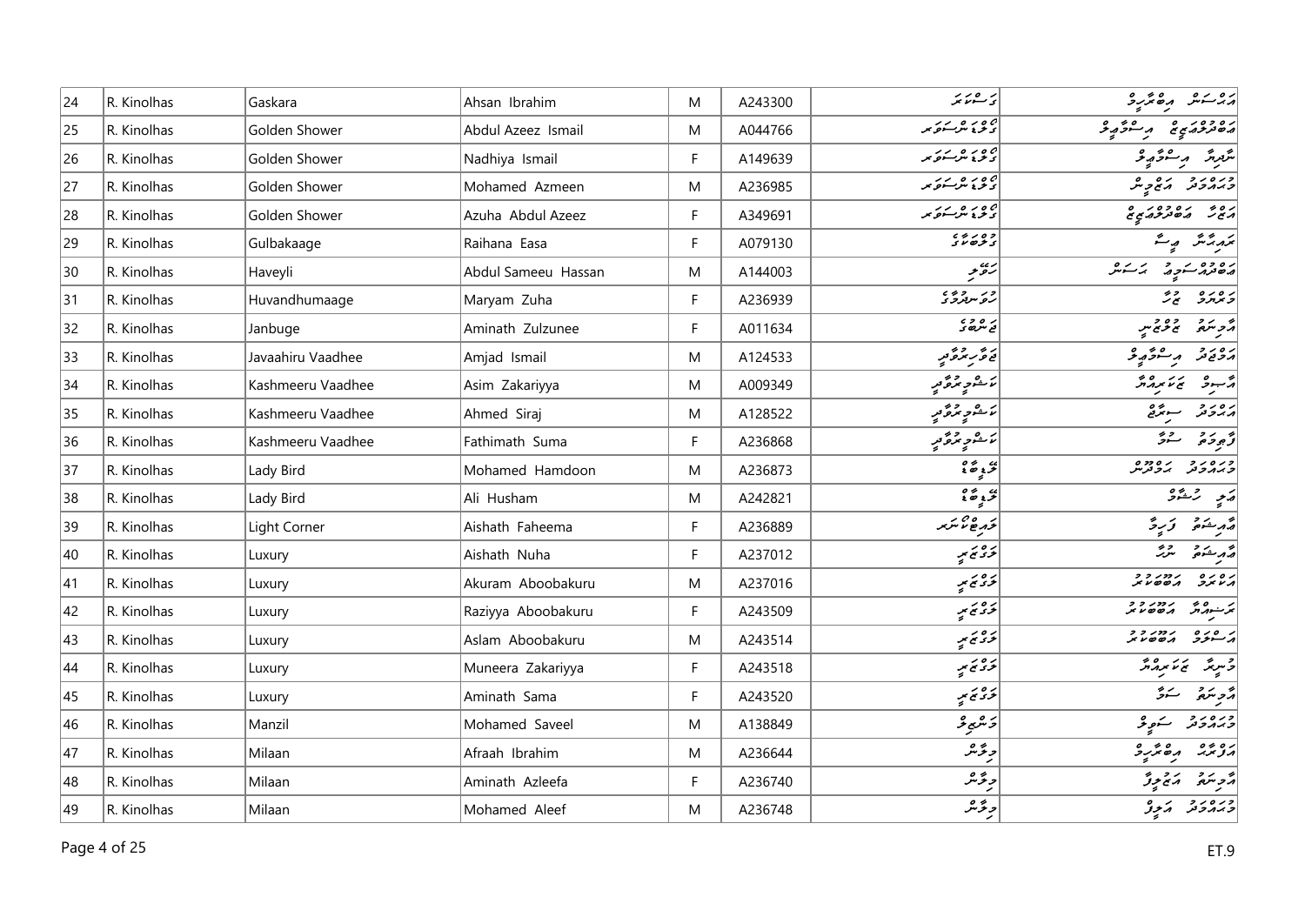| 50 | R. Kinolhas | Muli        | Ibrahim Solih              | M         | A236589 | قرمر                            |                                                   |
|----|-------------|-------------|----------------------------|-----------|---------|---------------------------------|---------------------------------------------------|
| 51 | R. Kinolhas | Muraka      | Adam Naseem                | M         | A242421 | ويرر                            | أروه سرباره                                       |
| 52 | R. Kinolhas | Nares       | Mohamed Arsal              | M         | A241801 | ىئر پر م                        | ورەرو رەپ                                         |
| 53 | R. Kinolhas | Nares       | Aishath Suha               | F         | A241802 | يىمى ھ                          | و ديگر ديگر<br>مرگ سر                             |
| 54 | R. Kinolhas | Nares       | Aminath Sharfa             | F         | A331595 | پڑ پڑ ہے                        | و پر دور<br>مرکز شمر                              |
| 55 | R. Kinolhas | Neel Villa  | Abdul Matheen Abdul Gafoor | M         | A124583 | سروگروگر                        | ן 2010 קורב בין 2010.<br>הסנקקפית הסנקות ג        |
| 56 | R. Kinolhas | Neel Villa  | Ahmed Hazim                | ${\sf M}$ | A237001 | سرچە ئەگە<br>ئ                  | رەرد ئېرو                                         |
| 57 | R. Kinolhas | Neel Villa  | Fazeela Abdul Gafoor       | F         | A243435 | ىبرىۋىرگە<br>ئ                  | ى ئەرەبەدە دەردە<br>ئىسىرى ھەمرىمەتى بىر          |
| 58 | R. Kinolhas | Neel Villa  | Abdulla Shafeeq            | M         | A243449 | سرچە ئ <sup>ۇ</sup>             | پرې قرالله شکور تو                                |
| 59 | R. Kinolhas | Neel Villa  | Mariyam Afaa Hassan        | F         | A406829 | ىبرىۋىرگە<br>ئ <sup>ە</sup>     | دەرە رۇ رىك                                       |
| 60 | R. Kinolhas | Niyaama     | Hussain Adam               | M         | A055357 | سردر                            | جر شهر شهر محمد حر                                |
| 61 | R. Kinolhas | Niyaama     | Shakeeb Hussain            | ${\sf M}$ | A138237 | سردگر                           | شوق برسكرين                                       |
| 62 | R. Kinolhas | Niyaama     | Shahid Hussain             | M         | A243173 | سرمزځ                           | شەر بىر بەسكىرىش                                  |
| 63 | R. Kinolhas | Niyami      | Fathimath Reema            | F         | A236904 | سرپر تر                         | و و ده موځ                                        |
| 64 | R. Kinolhas | Nooraaneege | Ali Hassan                 | ${\sf M}$ | A007295 | دو په په<br>مربر س <sub>ي</sub> | پر برسکار                                         |
| 65 | R. Kinolhas | Nooraaneege | Aishath Reesha             | F         | A236651 | دو په ده<br>سرپرسرچ             |                                                   |
| 66 | R. Kinolhas | Nooraaneege | Ahmed Reehan               | M         | A236652 | تر پڑ <sub>سری</sub>            | ره رو پرچم                                        |
| 67 | R. Kinolhas | Noovilla    | Maryam Shifraa             | F         | A236960 | لترحر محمر                      | د وروبالمعون                                      |
| 68 | R. Kinolhas | Ocean Villa | Mohamed Rameez             | M         | A122977 | ومستقرعة                        | ورەرو كردى                                        |
| 69 | R. Kinolhas | Pole Star   | Hussain Zayaan             | M         | A236627 | ءو ھ <sub>ە</sub> ئەر           | جەسىر سىر ئەر                                     |
| 70 | R. Kinolhas | Ranveli     | Ahmed Bagir                | M         | A001606 | برەء                            | رەرد ئۇيز                                         |
| 71 | R. Kinolhas | Ranveli     | Aminath Rifa               | F         | A236629 | برەء                            | أأترسم برقر                                       |
| 72 | R. Kinolhas | Ranveli     | Mohamed Jumaan             | M         | A237073 | برەء                            | ور ور و وه مور<br><i>وب</i> رمر من مع <i>وه</i> س |
| 73 | R. Kinolhas | Ranveli     | Hassan Jailam              | M         | A242314 | برەء                            | يَا سَنَسْ مَحْمَدِ وَحْرَ                        |
| 74 | R. Kinolhas | Ranveli     | Hameedha Hussain           | F         | A242410 | برەء                            | بەچەقلەر جاسىمبەسىر                               |
| 75 | R. Kinolhas | Sady Corner | Ibrahim Yaamin             | M         | A236877 | لسوء تمكر                       | أرەنزرو تزدىر                                     |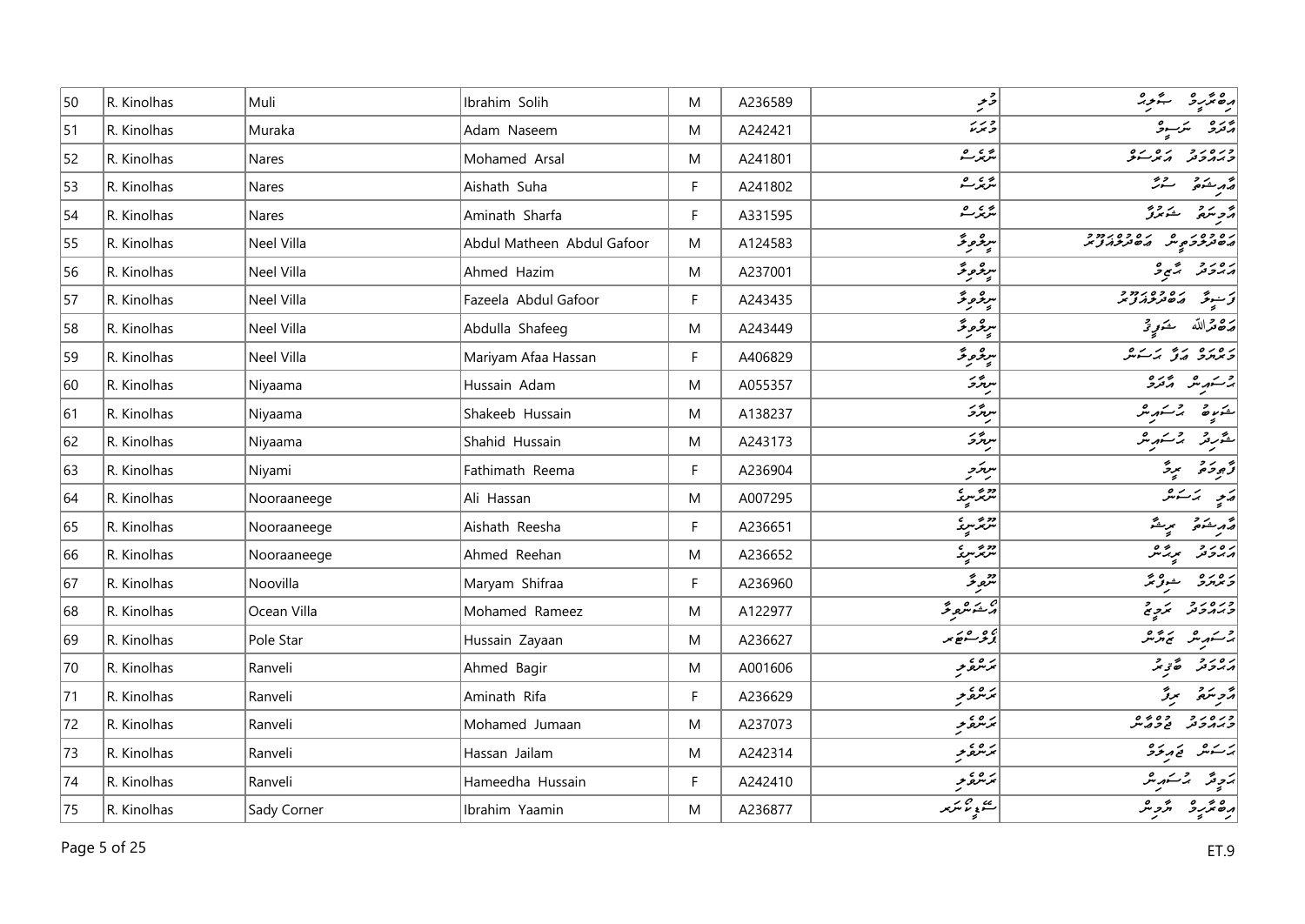| 76           | R. Kinolhas  | Sady Corner    | Mohamed Shimal            | M         | A303389 | سكوية مكربير                            | ورەرو شەھر                                                                                                                                                                                                                       |
|--------------|--------------|----------------|---------------------------|-----------|---------|-----------------------------------------|----------------------------------------------------------------------------------------------------------------------------------------------------------------------------------------------------------------------------------|
| 77           | R. Kinolhas  | Saeedhee Hiyaa | Shaheed Adam              | ${\sf M}$ | A243214 | سەر بەر بەر<br>ئەسىر بەر                | شەرىق ئەترى                                                                                                                                                                                                                      |
| 78           | R. Kinolhas  | Sead           | Ahmed Shamil              | M         | A236991 | $\frac{1}{2}$                           | رەرو ئەدبى                                                                                                                                                                                                                       |
| 79           | R. Kinolhas  | Seeread        | Ahmed Sinaz               | M         | A132309 | سومبره<br>پوځ                           | أرەر ئەركىمى                                                                                                                                                                                                                     |
| 80           | R. Kinolhas  | Summer         | Liyoosa Abdul Muhsin      | F         | A241792 | سەير                                    |                                                                                                                                                                                                                                  |
| 81           | R. Kinolhas  | Summer         | Mohamed Shafeeu           | M         | A241796 | سەدىر                                   | ورەرو شرور                                                                                                                                                                                                                       |
| 82           | R. Kinolhas  | Summer         | Moonisa Abdul Muhusin     | F         | A241797 | سەئەسە                                  |                                                                                                                                                                                                                                  |
| 83           | R. Kinolhas  | Summer         | Hassan Sajid              | ${\sf M}$ | A331602 | سەدىر                                   | بر سەشقە سىقىي قىر                                                                                                                                                                                                               |
| 84           | R. Kinolhas  | Theveli        | Mohamed Shaavee           | ${\sf M}$ | A236637 | ءء                                      | وره دو شگي                                                                                                                                                                                                                       |
| 85           | R. Kinolhas  | Theveli        | Ahmed Wishaah             | ${\sf M}$ | A236641 | ء ء مر                                  | ره رو در و شکر                                                                                                                                                                                                                   |
| 86           | R. Kinolhas  | Three Star     | Mohamed Sobaah            | M         | A157348 | <sub>قومبر</sub> معظم مر                | وره رو دره و                                                                                                                                                                                                                     |
| 87           | R. Kinolhas  | Three Star     | Ibrahim Saahir            | M         | A237028 | <sub>م</sub> حمدٍ مستحق <sup>ى</sup> مد | رەنزىر ئىرىز                                                                                                                                                                                                                     |
| 88           | R. Kinolhas  | Tulip          | Abdul Rafiu Hussain       | M         | A023046 | ھوتر موبۇ                               | גם כם מי היו כל היו היו היו בין היו היו בין היו היו בין היו בין היו בין היו בין היו בין היו בין היו בין היו בי                                                                                                                   |
| 89           | R. Kinolhas  | Tulip          | Abdul Salam Hussain       | M         | A103230 | جو مر محر بۇ                            | رە دە رە ەسكىرىش                                                                                                                                                                                                                 |
| $ 90\rangle$ | R. Kinolhas  | Tulip          | Abdul Haadhee Hussain     | M         | A128596 | ويرمرز                                  | رەدەپر برخىر                                                                                                                                                                                                                     |
| 91           | R. Kinolhas  | <b>Udhares</b> | Mohamed Rizwaan           | ${\sf M}$ | A236950 | د ر ، م<br>مرمرسه                       | ورەرو برخوش                                                                                                                                                                                                                      |
| 92           | R. Kinolhas  | Vehi           | Fathimath Nadha           | F         | A236918 | ه<br>حرب                                | قَەدە ئىق                                                                                                                                                                                                                        |
| 93           | R. Kinolhas  | Vinares        | Samha Abdul Hameed        | F         | A236767 | <sub>ع</sub> سر پر م                    | ره ده ده ده در د<br>سرد ده مورد در                                                                                                                                                                                               |
| 94           | R. Kinolhas  | Vinavi         | Abdul Ghanee Abdul Wahhab | M         | A138218 | حريترجر                                 | ן פרסבר יין בספר בסבר בריין בריין בריין בריין בריין בריין בריין בריין בריין בריין בריין בריין בריין בריין בריי<br>המסינק בריין בריין בריין בריין בריין בריין בריין בריין בריין בריין בריין בריין בריין בריין בריין בריין בריין ב |
| 95           | R. Kinolhas  | Vinavi         | Hussain Shah              | M         | A236624 | ويترو                                   | برستهر شروع                                                                                                                                                                                                                      |
|              | R. Maduvvari |                |                           |           |         |                                         |                                                                                                                                                                                                                                  |
| 96           | R. Maduvvari | Aabaadheege    | Aminath Fiureen           | F         | A329258 | ترځې دي<br>                             | ومحر المتمر والمعالج والمرامين                                                                                                                                                                                                   |
| 97           | R. Maduvvari | Aahiyaa        | Maryam Atheefa            | F         | A255570 | ومريز                                   |                                                                                                                                                                                                                                  |
| 98           | R. Maduvvari | Ahimaage       | Mohamed Moosa Manik       | ${\sf M}$ | A078404 | ەرچ                                     | כנסנים חבי הנ                                                                                                                                                                                                                    |
| 99           | R. Maduvvari | Ahraam         | Ibrahim Jazlan Ahmed      | ${\sf M}$ | A256566 | ر ه ۶ ه<br>مرکزو                        | وه نوره ده ده ده د ور                                                                                                                                                                                                            |
| 100          | R. Maduvvari | Alires         | Ali Mohamed Fulhu         | ${\sf M}$ | A064828 | ە ئە ئە ئە                              | د دره د دو <del>ر</del><br>مړين د <i>سره ترو</i> ند                                                                                                                                                                              |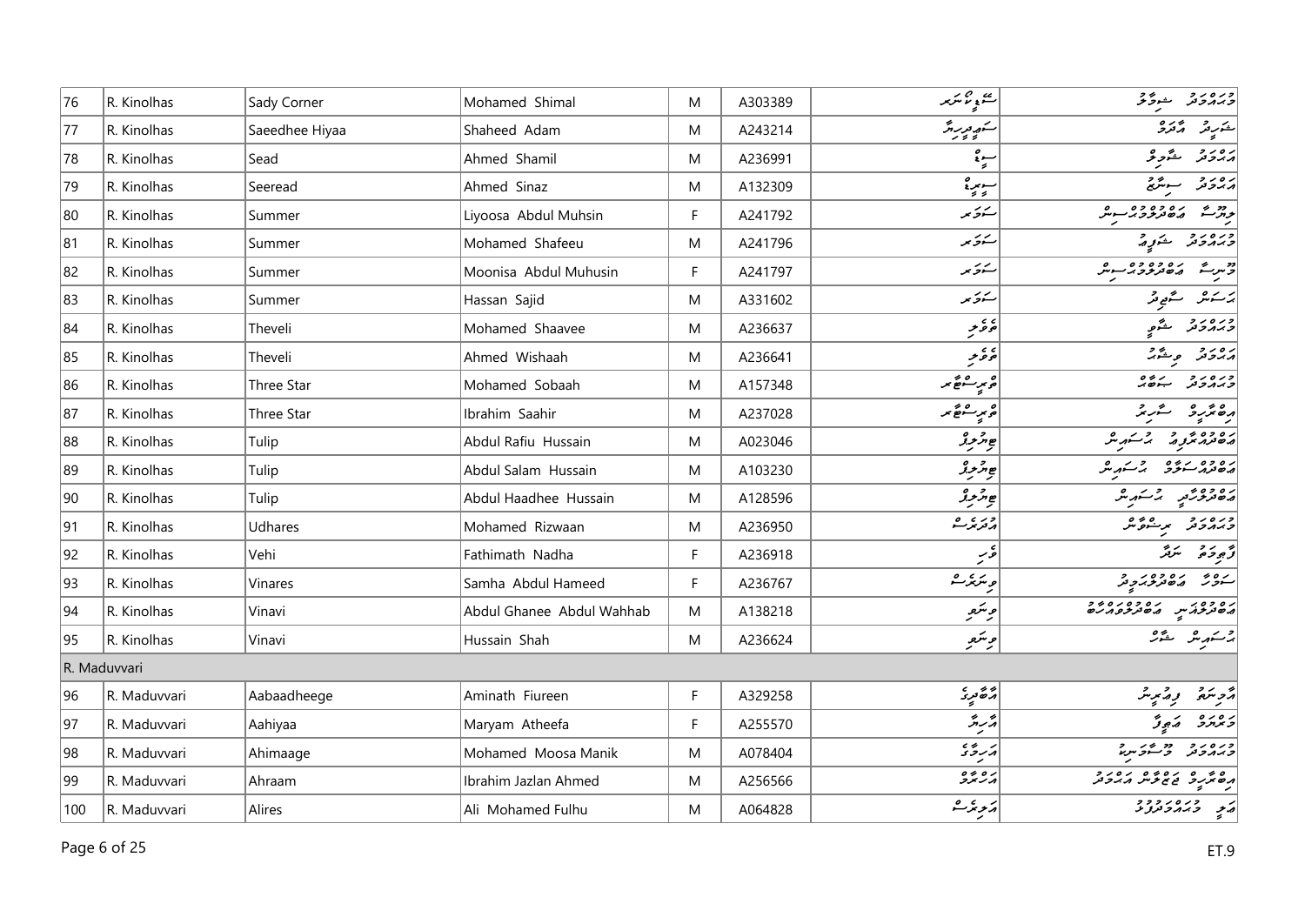| 101 | R. Maduvvari | Alires               | Hawwa Nisma           | F. | A256300 | ە ئە ئە ئە                                  | رە پە<br>سرىدۇ                                          |
|-----|--------------|----------------------|-----------------------|----|---------|---------------------------------------------|---------------------------------------------------------|
| 102 | R. Maduvvari | Amtashion            | Aishath Shaaliya      | F. | A256220 | <sup>ي وي</sup> ءَ شرمر                     | ر<br>پر پر ڪوي                                          |
| 103 | R. Maduvvari | Anjaamuge            | Ibrahim Moosa         | M  | A050792 | ر ۵ ۶ و ۲<br>مرمونج و ی                     | ەر ھەترىر <i>3</i><br>دو مح                             |
| 104 | R. Maduvvari | Araairu              | Ahmed Inan            | M  | A253867 | برئژ مرتمر                                  | بر ٥ پر و<br>م <i>ر</i> بر <del>و</del> تر<br>ەر ئىرىگر |
| 105 | R. Maduvvari | <b>Arrow Villa</b>   | Hussain Aiham         | M  | A256123 | ەممور                                       | يز شهر شهر ترکرد                                        |
| 106 | R. Maduvvari | Asareege             | Ahmed Fayaz Mohamed   | M  | A073461 | ېر کے بیری<br>پ                             |                                                         |
| 107 | R. Maduvvari | Asareege             | Ameena Abdul Rahman   | F  | A253856 | ېز سه پېړۍ<br>په                            | ر ٥ ٥ ٥ ٥ ٥ ٥ ٠<br>۵ ۵ ۵ ۵ ۶ ۶ ۶ ش<br>ە جە ئىر          |
| 108 | R. Maduvvari | Asrafeege            | Aminath Mauroofa      | F  | A161151 | ر<br>در شو برېږي                            | ה גב גבודה.<br>גביינים, בגיבור                          |
| 109 | R. Maduvvari | Asseyri              | Mohamed Masood        | M  | A161114 | ىرە يىمر                                    | و ر ه ر و<br><i>و پر</i> پر تر<br>بر ۱۶۵ و<br>تر سوړ تو |
| 110 | R. Maduvvari | Asseyri              | Mahmoon Shafeeq       | M  | A161115 | أرەبىي                                      | ر ه دو ه<br><del>د</del> رو س<br>شتور و                 |
| 111 | R. Maduvvari | Asseyri              | Aminath Habiyya       | F  | A256651 | ىرە يىمىر                                   | رَەرد<br>ړ د سره                                        |
| 112 | R. Maduvvari | Bageechaage          | Zulaikha Haroon       | F  | A075605 | ے پر پڑے<br>                                | یر دو ه<br>رنجونتر<br>تح ځرمر جگ                        |
| 113 | R. Maduvvari | Bahaaruge            | Ali Muhaazam          | Μ  | A077884 | ر و د د<br>ن <i>ن تر</i> بو د               | أتمنح ومبره                                             |
| 114 | R. Maduvvari | Bahaaruge            | Aroosha Mahir         | F  | A090972 | ر د د ،<br>ن ر بر د                         | ر دو بر<br>در برنگ<br>مەرىمە                            |
| 115 | R. Maduvvari | Bahaaruge            | Maeesha Mahir         | F  | A125465 | ر پر و ،<br>ن <i>نا تر</i> و                | أَوَمٍ حَدٌ أَوْرِيمُ                                   |
| 116 | R. Maduvvari | Bahaaruge            | Aminath Ali Fulhu     | F  | A256101 | ر د د ،<br>ن <i>ن تر</i> بو                 | ړې په پېږې                                              |
| 117 | R. Maduvvari | Bahaaruge            | Ibrahim Haisam        | M  | A256117 | ر و د د<br>ن <i>ن تر</i> بو د               | مەھەر ئەر                                               |
| 118 | R. Maduvvari | Bahaaruge            | Fathimath Muasa       | F  | A256122 | ر پر و ،<br>ن <i>ن</i> تر د                 | و مر د<br>تر مور می<br>ىر ئەشە                          |
| 119 | R. Maduvvari | Bahaaruge            | Aminath Faraha        | F  | A256124 | ر و د د<br>ن <i>ن نر</i> و د                | تزويتني وتنديمه                                         |
| 120 | R. Maduvvari | Bahaaruge            | Aminath Miyasha Mahir | F. | A256126 | ر پر و ،<br>ن <i>ن تر</i> د                 | أوجد وأراث وربا                                         |
| 121 | R. Maduvvari | Banafusaage          | Aminath Yania         | F  | A255770 | ە ئىرۇپىيى                                  | لجمحر مترد<br>ە ئەسرىگە                                 |
| 122 | R. Maduvvari | Banafusaage          | Fathimath Rafia       | F  | A256195 | ە ئىروپىيى                                  | وٌمورَمٌ<br>بڑو پڑ                                      |
| 123 | R. Maduvvari | Banafusaage          | Aishath Yafia         | F  | A256212 | ە ئىروپىيى                                  | و مرکز دیگر<br>مرکز مشوری<br>پڙ وگ                      |
| 124 | R. Maduvvari | Banafusaage          | Hawwa Raniya          | F. | A372249 | ر رو پر پر<br>ھ <b>سرت</b> ر س              | رە بە<br>بەد ب<br>بڑ سر پڑ                              |
| 125 | R. Maduvvari | Banbukeyogasdhoshuge | Umar Ahmed Fulhu      | Μ  | A043293 | ر د ، پر ر ، پر د ،<br>ن سره د بر د سوتربرد | ر ه ر و و و<br>پر ر ترو ر<br>و ر و<br>در د بر           |
| 126 | R. Maduvvari | <b>Blue Heaven</b>   | Ibrahim Hamdhoon      | M  | A256469 | ه دد پ ر<br>ح <i>ور و</i> س                 | دە ئەرە بەدە                                            |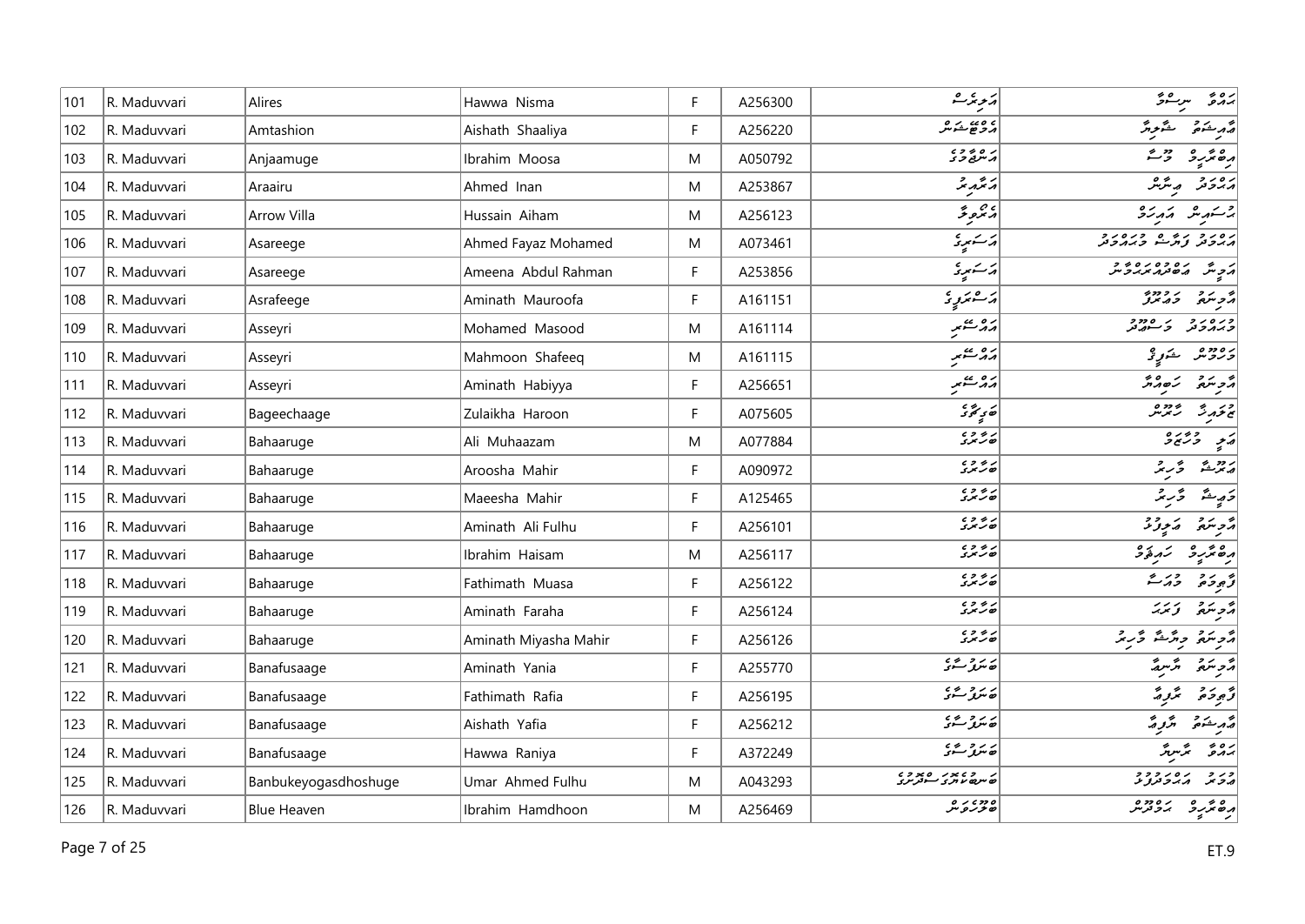| 127 | R. Maduvvari | <b>Blue Star</b> | Shimla Ibrahim          | F  | A257292 | ەددە ئەير                                               | برە ئۆرۈ<br>ا شور محمد<br>است                                                                        |
|-----|--------------|------------------|-------------------------|----|---------|---------------------------------------------------------|------------------------------------------------------------------------------------------------------|
| 128 | R. Maduvvari | <b>Blue Star</b> | Aishath Rizuma          | F. | A257299 | ەددە ئەير                                               | و مرکز در<br>مرکز شوی<br>ىرىخ                                                                        |
| 129 | R. Maduvvari | Boagan Villa     | Ahmed Shareef           | M  | A001934 | جو بر عرو محر<br>                                       | بر ه بر د<br>مربر <del>د</del> تر<br>شەمبەتى                                                         |
| 130 | R. Maduvvari | Boagan Villa     | Mariyam Moosa           | F  | A064773 | ەر ە <sub>ھو</sub> مۇ                                   | وحيثه<br>ر ه ر ه<br>د بربر د                                                                         |
| 131 | R. Maduvvari | Boagan Villa     | Fathimath Sana          | F  | A255144 | صى شرە ئەڭر                                             | ۇيودۇ سەنئە                                                                                          |
| 132 | R. Maduvvari | Boagan Villa     | Aminath Shaalee Shareef | F  | A255146 | صى متر <sub>م</sub> و محر                               | أأدو سكام المحافيل المستور والمحمد والمحمد والمحمد والمحمد والمحمد والمحمد والمحمد والمحمد والمحمد و |
| 133 | R. Maduvvari | Boagan Villa     | Mohamed Sharif          | M  | A255148 | 0 رچ هر وگر<br> -                                       | ورەرو ئەرو                                                                                           |
| 134 | R. Maduvvari | Boagan Villa     | Aishath Sara            | F  | A256292 | ەر ەرەپە ئە                                             | $\frac{2}{x^2}$ $\frac{2}{x^2}$ $\frac{2}{x^3}$                                                      |
| 135 | R. Maduvvari | Boagan Villa     | Hawwa Shaiga            | F  | A256710 | صى سر <sub>ى</sub> ئە                                   | رەپ شەرقى                                                                                            |
| 136 | R. Maduvvari | Camy             | Hussain Suhaadh         | M  | A256496 | ء<br>موج                                                | چە سەمەھر ھەم ھەمدىر                                                                                 |
| 137 | R. Maduvvari | Camy             | Nazrana Kamal           | F  | A256510 | اءَ پہ                                                  | ىرە بەش. ئەنەم                                                                                       |
| 138 | R. Maduvvari | Camy             | Mariyam Nazmeena        | F  | A256512 | تذحي                                                    | د ۱۵ ده پر مختلف می                                                                                  |
| 139 | R. Maduvvari | Cozy             | Aishath Adhila          | F  | A254488 | لقيمج                                                   | و ديد د وروگر                                                                                        |
| 140 | R. Maduvvari | Cozy             | Fathimath Sodhiqa       | F  | A254489 | $\begin{bmatrix} 1 & 1 \\ 1 & 1 \\ 1 & 1 \end{bmatrix}$ | ۇم ئەھرىچ                                                                                            |
| 141 | R. Maduvvari | Daisymaage       | Aminath Ahmed Manik     | F  | A101979 | )، سمج تر د<br>  ناسمج تر د                             | הכיתם ההכנקבית כ                                                                                     |
| 142 | R. Maduvvari | Dhethandimaage   | Mariyam Saroona         | F  | A256667 | قرەَ سو رَّ ئ                                           |                                                                                                      |
| 143 | R. Maduvvari | Dhethandimaage   | Abdulla Saruhan         | M  | A257419 | مُرەَ سو رَّ رَ                                         | سە ئەرمىشەر<br>صصرالله                                                                               |
| 144 | R. Maduvvari | Dhiggaamaage     | Adam Ahmed Fulhu        | M  | A048299 | ه ۵ پو د<br>تو <i>۸ پ</i>                               | بر ده در دود<br>پرترز پرپرترتون                                                                      |
| 145 | R. Maduvvari | Dhiggaamaage     | Mariyam Ahmed Fulhu     | F  | A102008 | ه ۵ ۵ و د<br>تو <i>۸ د 5 و</i> ی                        | נסנס נסנפפ<br><i>באתכ הגב</i> ענט                                                                    |
| 146 | R. Maduvvari | Dhilaasaage      | Mahudiyya Mohamed       | F  | A138454 | ەرگۇرىچى                                                | و ره ر و<br><i>د ب</i> رگرفر<br>ر و بر و م<br>تر بر مر                                               |
| 147 | R. Maduvvari | Dhilaasaage      | Ali Nazmee              | M  | A255414 | ىر ئۇستىر                                               | ړې ش <sub>ر</sub> ه د                                                                                |
| 148 | R. Maduvvari | Dhiththundi      | Thahmeena Aboobakuru    | F  | A255040 | ورە ئەسىر                                               |                                                                                                      |
| 149 | R. Maduvvari | Dhiththundi      | Aishath Suma            | F  | A256636 | مرور خوسو<br>  مرور خوسو                                | $rac{3}{2}$<br>$rac{3}{2}$<br>$rac{1}{2}$                                                            |
| 150 | R. Maduvvari | Dhoadhi          | Aminath Wadheefa        | F  | A256540 | ە<br>تىرىر                                              | أأروسكم وكمرو                                                                                        |
| 151 | R. Maduvvari | Dhoores          | Ahmed Zahir             | M  | A254734 | دد ،<br>تربر ک                                          | برەر ئەرىر                                                                                           |
| 152 | R. Maduvvari | Dhooriyaage      | Samiya Ahmed            | F  | A064283 | دد<br>ترسر پر د                                         | شورش مدرور                                                                                           |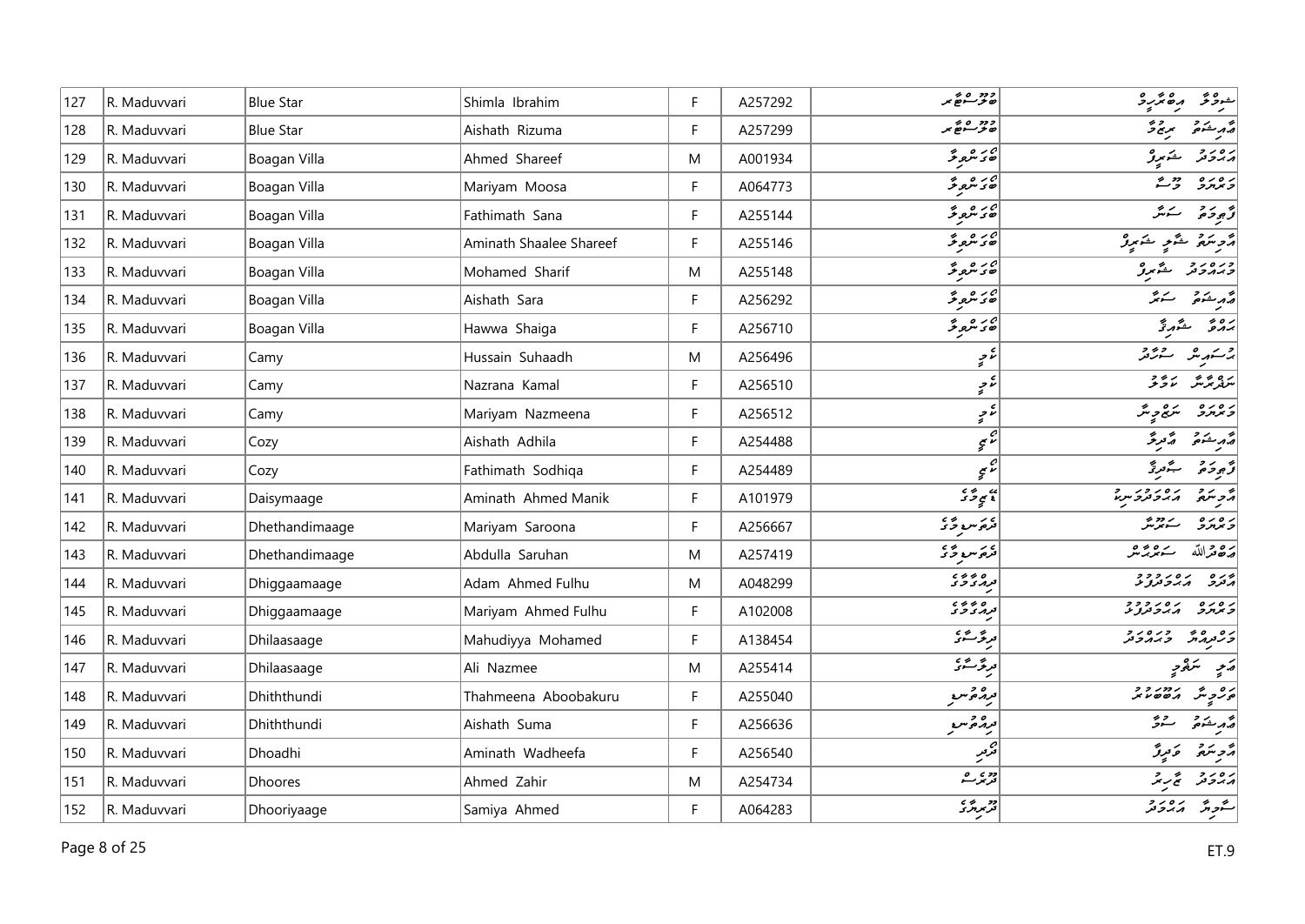| 153 | R. Maduvvari | Dhuveli       | Aminath Hunaidha   | F         | A255174 | قرة محر                    | 2 س <i>رم</i> ر مگر<br> رمحمة مترجح                                                                                                                                                                                             |
|-----|--------------|---------------|--------------------|-----------|---------|----------------------------|---------------------------------------------------------------------------------------------------------------------------------------------------------------------------------------------------------------------------------|
| 154 | R. Maduvvari | Dhuveli       | Ibrahim Muneez     | M         | A256297 | قرة محر                    | ە ھەترىرى<br>برھەترىرى<br>د سرچ<br>د سرچ                                                                                                                                                                                        |
| 155 | R. Maduvvari | Dhuveli       | Aishath Muneeza    | F         | A256298 | قرة مج                     | د مر شور<br>م<br>تر سرچ                                                                                                                                                                                                         |
| 156 | R. Maduvvari | Dhuveli       | Mariyam Waheedha   | F         | A375381 | أقرء مجر                   | ويوبره<br>ءَ ٻه تئر                                                                                                                                                                                                             |
| 157 | R. Maduvvari | Ethumaage     | Aishath Siuna      | F         | A253887 | <br>  پره و د              | پ <sub>ھرمشور</sub><br>مہر سنور                                                                                                                                                                                                 |
| 158 | R. Maduvvari | Ethumaage     | Mohamed Riza       | M         | A253890 | ن و د د<br>پره و د         | وره رو برگ                                                                                                                                                                                                                      |
| 159 | R. Maduvvari | Ever blue     | Nafha Abdul Hannan | F         | A238262 | ړ ره ووو<br>درې مرحات      | ره به ره ده ره به د<br>سرو بر مصر در سرس                                                                                                                                                                                        |
| 160 | R. Maduvvari | Farimaage     | Moosa Sharwaan     | ${\sf M}$ | A256232 | ۇىردى<br>ئ                 | در شهر در در محمد شرکت در استرات برای استان به این کار در این کار در این کار در این کار در این کار در این کار<br>مردم کار در این کار کرده کرد کرد که در این کار در این کار در این کار در این کار در این کار در این کار در این ک |
| 161 | R. Maduvvari | Fazaa         | Anisa Shameem      | F         | A256600 | ومج                        | أأرس المستوج                                                                                                                                                                                                                    |
| 162 | R. Maduvvari | Fazaa         | Zidhna Shameem     | F         | A257175 | ترتج                       | <br>  سمج قریبگر<br>ستكور                                                                                                                                                                                                       |
| 163 | R. Maduvvari | Fazaa         | Sharumeela Shameem | F         | A257178 | ترتج                       | شكرو كالمحافي                                                                                                                                                                                                                   |
| 164 | R. Maduvvari | Fazaa         | Fathimath Reesha   | F         | A257180 | ترتج                       | قهودة بريئة                                                                                                                                                                                                                     |
| 165 | R. Maduvvari | Feeroazuge    | Ahmed Riza         | ${\sf M}$ | A132203 | و چې د ۽<br>ويدي           | رەرو برگ                                                                                                                                                                                                                        |
| 166 | R. Maduvvari | Fehi Farudhaa | Aishath Neesan     | F         | A254522 | ى بەر جەنگە<br>            | ۇرىشكۇ سېشىر                                                                                                                                                                                                                    |
| 167 | R. Maduvvari | Fehi Farudhaa | Hussain Easar Easa | M         | A256091 | ئۇس <sub>ۇ</sub> ئەتىرلىگە | 2سىرىش مەقەتمە مەت                                                                                                                                                                                                              |
| 168 | R. Maduvvari | Fehiali       | Mohamed Anwar      | M         | A148759 | ۇ رەئىر                    | כנסנכ גםנכ                                                                                                                                                                                                                      |
| 169 | R. Maduvvari | Fehiali       | Aminath Suzuna     | F         | A256586 | ۇ بەرىجە                   | سەمى تىگە<br>ړځ سرچ                                                                                                                                                                                                             |
| 170 | R. Maduvvari | Fehiali       | Mariyam Salwaana   | F         | A257017 | وحرمر                      | ر ه ر ه<br><del>و</del> بوبرو<br>ىە ئەرگە                                                                                                                                                                                       |
| 171 | R. Maduvvari | Fehige        | Abdulla Sadhin     | M         | A254888 | ې<br>توري                  | سەمرىگر<br>ەھىراللە                                                                                                                                                                                                             |
| 172 | R. Maduvvari | Fehige        | Aminath Saaila     | F         | A254891 | ې<br>توريخ                 | ستهر بخ<br>أردينهم                                                                                                                                                                                                              |
| 173 | R. Maduvvari | Fehige        | Aishath Gaishaan   | F         | A256265 | <br>در بر                  | وأرشكم تجرشك                                                                                                                                                                                                                    |
| 174 | R. Maduvvari | Fehivilu      | Nadeema Moosa      | F         | A160552 | ۇروڭر                      | لتزبرة المحمدة                                                                                                                                                                                                                  |
| 175 | R. Maduvvari | Fehivina      | Mariyam Saeed      | F         | A254515 | ۇروپر                      | رەرە ئىرور                                                                                                                                                                                                                      |
| 176 | R. Maduvvari | Fehivina      | Fathmath Saeed     | F         | A254517 | ۇر <sub>ە</sub> بىر        | و محمد من المحمد المحمد المحمد المحمد المحمد المحمد المحمد المحمد المحمد المحمد المحمد المحمد المحمد                                                                                                                            |
| 177 | R. Maduvvari | Fehivina      | Aishath Maani      | F         | A256093 | ۇروپر                      | ر<br>ئەھمەسىر<br>و گرېږي.<br>مرگ                                                                                                                                                                                                |
| 178 | R. Maduvvari | Feyrumaage    | Abdulla Hafeez     | ${\sf M}$ | A254881 | ە د د د<br>كرىمرىر د       | برە تراللە بروپۇ                                                                                                                                                                                                                |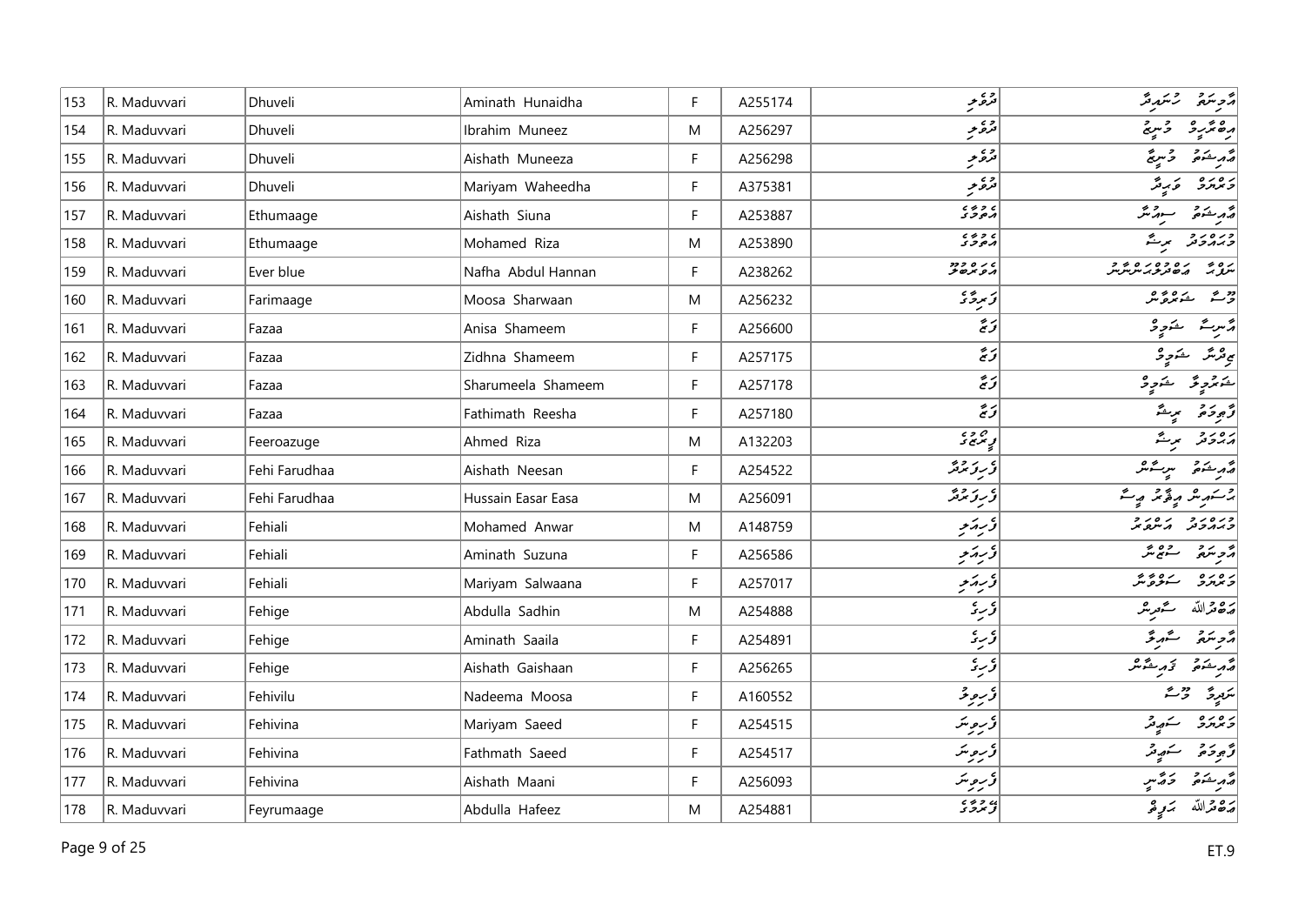| 179 | R. Maduvvari | Feyrumaage   | Aminath Hafeez      | F           | A254882 | ،، و » ،<br> تو بور <del>د</del> د | أزويتمو<br>برَوِج                                             |
|-----|--------------|--------------|---------------------|-------------|---------|------------------------------------|---------------------------------------------------------------|
| 180 | R. Maduvvari | Finifaru     | Ahmed Shakir        | M           | A122408 | وسوتر                              | ەر ئەر<br>شەر بەر                                             |
| 181 | R. Maduvvari | Finifaru     | Abdulla Shahid      | M           | A128872 | و سوتو تر                          | ەھىراللە                                                      |
| 182 | R. Maduvvari | Finifaru     | Ibrahim Shahid      | M           | A161104 | و سوتر تر                          | ە ھەترىرى<br>برھەترىرى<br>ستەرىر                              |
| 183 | R. Maduvvari | Finihiyaa    | Ameen Mohamed       | ${\sf M}$   | A161081 | و سربر پژ<br>مرس                   | و ره ر و<br><i>د ټ</i> رونر<br>مەچەشر                         |
| 184 | R. Maduvvari | Finihiyaa    | Aishath Amila       | $\mathsf F$ | A257699 | او سربر پژ<br>سنگ                  | وكركو وكركز                                                   |
| 185 | R. Maduvvari | Finihiyaa    | Mariyam Amaan       | F           | A257702 | و سربر پژ<br>سر                    | ر ه ر ه<br><del>د</del> بربرگر<br>بروه                        |
| 186 | R. Maduvvari | Finiroalhi   | Aminath Hussain     | $\mathsf F$ | A077003 | وسرچمو                             | أأوسكم بالتسرير                                               |
| 187 | R. Maduvvari | Finiroalhi   | Mariyam Siruma      | F           | A257712 | وسرچمو                             | ويوجرو سيوجرو                                                 |
| 188 | R. Maduvvari | Finivaage    | Ali Shareef Hussain | M           | A025362 | وسرچي                              | ەي ھەيدۇ الاسەر بىر                                           |
| 189 | R. Maduvvari | Finivaage    | Aishath Yasmeen     | F           | A256043 | و سرچ <sup>ء</sup><br>سرچ          | و<br>په شوه پر شوچی                                           |
| 190 | R. Maduvvari | Fonimaage    | Mariyam Mohamed     | $\mathsf F$ | A119637 | بر سرچ <sub>ک</sub>                | و ره ر د<br><i>و پ</i> رو تر<br>ر ه ر ه<br><del>ر</del> بربرگ |
| 191 | R. Maduvvari | Futtaru      | Jawaza Hussain      | F           | A256446 | وه ر د<br>زرج بر                   | ر پر پر<br>ای تو نج<br>برسەمەرىش                              |
| 192 | R. Maduvvari | Futtaru      | Mariyam Shazra      | F           | A256455 | و ه ر د<br>ز د ه مر                | ے ج بڑ<br>ر ه بر ه<br>تر <del>ب</del> ر بر ژ                  |
| 193 | R. Maduvvari | Futtaru      | Fathmath Samira     | F           | A256459 | د ه ر د<br>ز د ج بر                | ودرد شرتر                                                     |
| 194 | R. Maduvvari | Futtaru      | Hussain Shamrookh   | M           | A256477 | د ه ر د<br>ز د ج بر                | شەھ جۇمز<br>جر س <sub>ک</sub> ر میں<br>م                      |
| 195 | R. Maduvvari | Futtaru      | Adam Nasih          | M           | A256483 | و ه ء بر<br>تر <i>م</i> نغ تنر     | أروره سريبور                                                  |
| 196 | R. Maduvvari | Gahaa        | Ahmed Shaukath      | M           | A153307 | ىزچ                                | پروژبر<br>شەدرىم                                              |
| 197 | R. Maduvvari | Gahaa        | Hassan Hafiz        | M           | A256823 | ىزچ                                | ير کے مگر فوج                                                 |
| 198 | R. Maduvvari | Gahaa        | Mariyam Hashia      | F           | A256826 | ىزچ                                | رەرە شىش                                                      |
| 199 | R. Maduvvari | Gloriya      | Sammoona Mauroof    | $\mathsf F$ | A160589 | ەم بەر<br>ئەخرىرى <i>ر</i>         | ر و وو ه<br>تر <i>ه</i> بوتو<br>سەدە پىر                      |
| 200 | R. Maduvvari | Gloriya      | Amru Mauroof        | M           | A257621 | ومحبرتر                            | ן 20 בד<br>4. בריאה<br>ر و دوه<br>تر پر بوتو                  |
| 201 | R. Maduvvari | Gulfaam      | Fathimath Faiga     | $\mathsf F$ | A255196 | وه وه<br>د ترگر                    | وتموذة وترقى                                                  |
| 202 | R. Maduvvari | Gulfaam      | Ahmed Munad         | M           | A255197 | وه ۶ ه<br>کاموگر                   | ره رو و مرو<br>م.رو تر و شرقر                                 |
| 203 | R. Maduvvari | Gulfaamuge   | Mohamed Nishwan     | M           | A255194 | د ه و د د ،<br>د ترتر تر د         | سرڪو گر<br>و ر ه ر د<br>تر پر ژ تر                            |
| 204 | R. Maduvvari | Gulhazaaruge | Umar Adam           | M           | A150711 | و ہ مرید و ،<br>مح <b>رض بمر</b> ی | ور و پره<br><i>م</i> حر مگر                                   |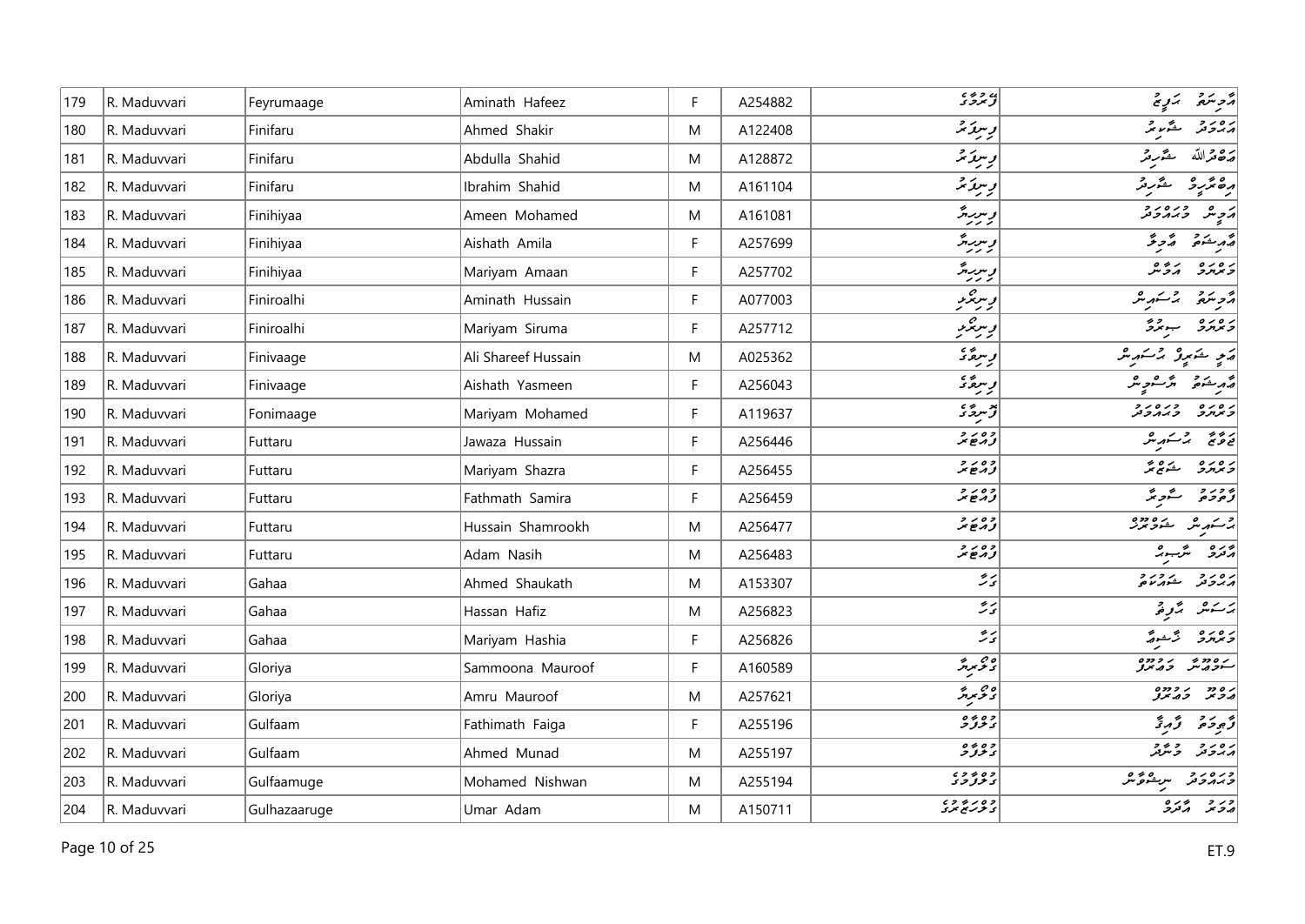| 205 | R. Maduvvari  | Gulshan           | Hussain Fairooz                | M  | A256029 | <sup>و و</sup> شترى <i>ش</i> | برسكر ترمر بينج                                                                                                                                                                                                                                                                                                                                                                                                                             |
|-----|---------------|-------------------|--------------------------------|----|---------|------------------------------|---------------------------------------------------------------------------------------------------------------------------------------------------------------------------------------------------------------------------------------------------------------------------------------------------------------------------------------------------------------------------------------------------------------------------------------------|
| 206 | R. Maduvvari  | Havaa             | Guraisha Mohamed               | F  | A255505 | رپچ                          | ا تو بر پر شه<br>ا<br>و ره ر و<br>تر پروتر                                                                                                                                                                                                                                                                                                                                                                                                  |
| 207 | R. Maduvvari  | Havaa             | Aminath Mohamed                | F. | A255508 | ريح                          | أروسي وره دو                                                                                                                                                                                                                                                                                                                                                                                                                                |
| 208 | R. Maduvvari  | Havaa             | Aishath Fareesha               | F. | A255512 | رپچ                          | ومرختم ويرخ                                                                                                                                                                                                                                                                                                                                                                                                                                 |
| 209 | R. Maduvvari  | Havaasaa          | Hussain Waheed                 | M  | A056682 | ر پۇشە                       | يزحكم مداريح                                                                                                                                                                                                                                                                                                                                                                                                                                |
| 210 | R. Maduvvari  | Havaasaa          | Hassan Waheed                  | M  | A144650 | ر پۇشە                       | برسكش كالبرقر                                                                                                                                                                                                                                                                                                                                                                                                                               |
| 211 | R. Maduvvari  | Havathi           | Mohamed Sahaau                 | M  | A256216 | ترځ چ                        | ورەرو سەپىر                                                                                                                                                                                                                                                                                                                                                                                                                                 |
| 212 | R. Maduvvari  | Hazaarumaage      | Abdulla Rasheed                | M  | A074540 | ر ۶ و ۶ ی<br>تریخ بوری       | مَدْهُ مَّرْسُومَّر                                                                                                                                                                                                                                                                                                                                                                                                                         |
| 213 | R. Maduvvari  | Hazaarumaage      | Hawwa Shau'sha                 | F  | A256303 | ر ۶ و ۶ ء<br>تر پنج بوری     | رەپ شەرقىق                                                                                                                                                                                                                                                                                                                                                                                                                                  |
| 214 | R. Maduvvari  | Hijura            | Mohamed Shahad                 | M  | A256906 | ىرقى تىر                     | وره رو دره و<br>وبردونر شورتر                                                                                                                                                                                                                                                                                                                                                                                                               |
| 215 | R. Maduvvari  | Hijura            | Ibrahim Suaad                  | M  | A256911 | رقح تئر                      | وه مرکز در دور                                                                                                                                                                                                                                                                                                                                                                                                                              |
| 216 | R. Maduvvari  | Hikifinifenmaage  | Mohamed Ashir                  | M  | A256606 | رىدو بىرۇ مەدە<br>مەمۇرىيە   | ورەرو ھىدىر                                                                                                                                                                                                                                                                                                                                                                                                                                 |
| 217 | R. Maduvvari  | Hirundhumaage     | Ibrahim Sameer                 | M  | A255399 | ر پر سرپر دی                 |                                                                                                                                                                                                                                                                                                                                                                                                                                             |
| 218 | R. Maduvvari  | Hitaffnivaage     | Fathmath Shahula               | F  | A256203 | پەنزى <sub>ر موق</sub> ى     | $\begin{array}{cc} \mathbf{1}_{1} & \mathbf{1}_{2} & \mathbf{1}_{3} & \mathbf{1}_{4} \\ \mathbf{1}_{2} & \mathbf{1}_{3} & \mathbf{1}_{4} & \mathbf{1}_{5} & \mathbf{1}_{6} \\ \mathbf{1}_{3} & \mathbf{1}_{4} & \mathbf{1}_{5} & \mathbf{1}_{6} & \mathbf{1}_{7} & \mathbf{1}_{8} \\ \mathbf{1}_{5} & \mathbf{1}_{6} & \mathbf{1}_{7} & \mathbf{1}_{8} & \mathbf{1}_{9} & \mathbf{1}_{9} \\ \mathbf{1}_{6} & \mathbf{1}_{7} & \mathbf{1}_{$ |
| 219 | R. Maduvvari  | Hitaffnivaage     | Mohamed Shimaz Abdul<br>Wahhab | M  | A256207 | پەنزى <sub>ر موق</sub> ى     |                                                                                                                                                                                                                                                                                                                                                                                                                                             |
| 220 | R. Maduvvari  | Hitaffnivaage     | Hawwa Samha                    | F  | A256403 | ىرە ئىرو بىرە ئى             | رە ئەرەپ                                                                                                                                                                                                                                                                                                                                                                                                                                    |
| 221 | R. Maduvvari  | Hithilaage        | Aishath Adam                   | F. | A146287 | رەتى<br>رىرىپى               | و شده و دره<br>مهر شده م                                                                                                                                                                                                                                                                                                                                                                                                                    |
| 222 | IR. Maduvvari | Hithilaage        | Mohamed Rasheed                | M  | A161100 | رەپچە<br>رىر                 | وره رو کرشونر<br><i>د بر بر بر</i> کر                                                                                                                                                                                                                                                                                                                                                                                                       |
| 223 | R. Maduvvari  | Hithilaage        | Hussain Rasheed                | M  | A161101 | رەپچە<br>رىر                 | ج سكر مر مركب مركز كالمحر                                                                                                                                                                                                                                                                                                                                                                                                                   |
| 224 | R. Maduvvari  | Hithilaage        | Aminath Adam                   | F  | A255990 | رەتى<br>رىرىتى               | أأروبر والمردة                                                                                                                                                                                                                                                                                                                                                                                                                              |
| 225 | R. Maduvvari  | Hithilaage        | Ibrahim Rasheed                | M  | A256002 | رەتى<br>رەترى                | ەھ <i>ترى</i> رو ترىشوتر<br>رەتمرى <sub>ر</sub> و ترىشوتر                                                                                                                                                                                                                                                                                                                                                                                   |
| 226 | R. Maduvvari  | Hithilaage        | Fathimath Faidha               | F  | A256004 | رەپچى<br>رىر                 | وَجِعَةَ وَمِثَرَ                                                                                                                                                                                                                                                                                                                                                                                                                           |
| 227 | R. Maduvvari  | Hiyaa             | Ibrahim Riyash                 | M  | A256639 | ريز                          |                                                                                                                                                                                                                                                                                                                                                                                                                                             |
| 228 | R. Maduvvari  | Hudhufinifenmaage | Hassan Sodiq                   | M  | A161121 | 32 كىلىم بىرىم.<br>مەم       | اير سىشى سىگەرچ                                                                                                                                                                                                                                                                                                                                                                                                                             |
| 229 | R. Maduvvari  | Husnoo Villa      | Mohamed Nasih                  | M  | A057504 | <sup>ح</sup> سەمبىرىدىگە     | ورەرو شهرو                                                                                                                                                                                                                                                                                                                                                                                                                                  |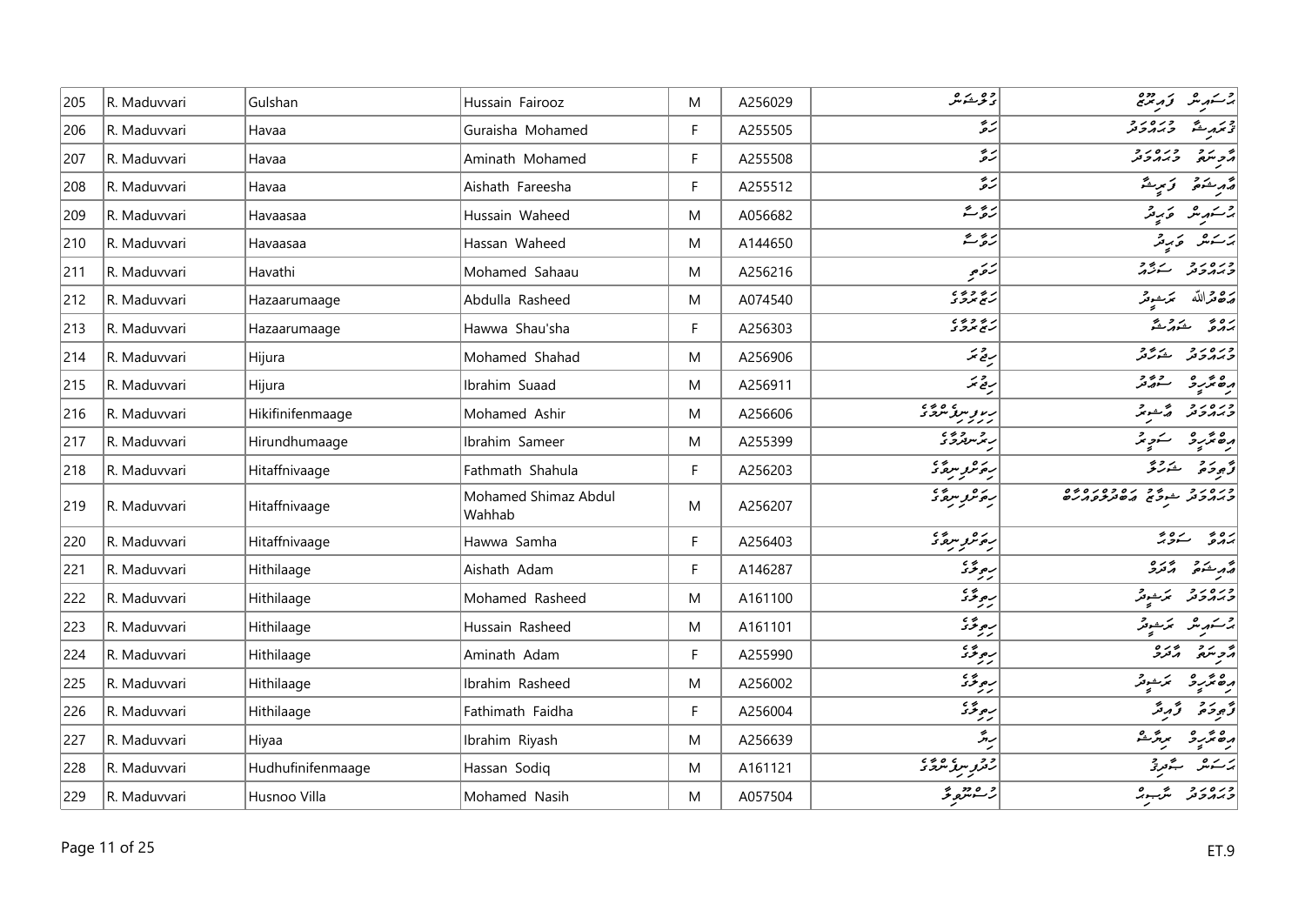| 230 | R. Maduvvari | Irudheymaage      | Hassan Shiyam        | M         | A041509 | <br>  پر بر ترڅ <sub>ک</sub>                      | پرستمبر شورگردی                             |
|-----|--------------|-------------------|----------------------|-----------|---------|---------------------------------------------------|---------------------------------------------|
| 231 | R. Maduvvari | Irudheymaage      | Nasheeda Shiyam      | F         | A055432 | و ده و د و<br>د موتور و د                         | <br> سرجوسر حورگر                           |
| 232 | R. Maduvvari | Iruvai            | Khadheeja Muasa      | F         | A256588 | مرتزعهر                                           | زَمِرِجٌ<br>دبۇر                            |
| 233 | R. Maduvvari | Iruvai            | Hawwa Maasaa         | F         | A256589 | مرتزعهر                                           | رەپە ئەس                                    |
| 234 | R. Maduvvari | Iruvai            | Aishath Nifaza       | F         | A257024 | وبخرعامر                                          | سودٌ تح<br>وشمر مشتوحه                      |
| 235 | R. Maduvvari | Iruvai            | Mariyam Nifaza       | F         | A257025 | وبخرعكمر                                          | سوژنځ<br>ر ه بر ه<br>د بربرگ                |
| 236 | R. Maduvvari | Iruvai            | Abdulla Sadig        | M         | A257028 | وبخرعه                                            | ەھىراللە<br>رگەن ھ                          |
| 237 | R. Maduvvari | Ithaa             | Hussain Alim         | ${\sf M}$ | A257251 | ويح                                               | برسكر شروع                                  |
| 238 | R. Maduvvari | Javaahiru Vaadhee | Aminath Saudhiyya    | F         | A257328 | ئے قرٌ سر تقریبہ                                  | أثر حريحهم<br>سەھەمەر ھەم                   |
| 239 | R. Maduvvari | Javaahirumaage    | Sadheema Umar        | F         | A256270 | ریم رچ دی<br>  نے قربرقری                         | سەمەرىخ<br>و ر و<br>در د بر                 |
| 240 | R. Maduvvari | Karankaage        | Hassan Ahmed         | M         | A161070 | ر ره و د ،<br>ما <del>ب</del> ر مرتز <sub>ک</sub> | يز کے مگر مگر دیگر دیگر                     |
| 241 | R. Maduvvari | Karishmaa         | Aishath Rishma       | F         | A255811 | ئە بىر شەمح                                       | وكركو برقو                                  |
| 242 | R. Maduvvari | Kudhimaage        | Mariyam Ruhaila      | F         | A161089 | د و ه ،<br>ما تورد د                              | بربر بمرتز<br>ر ه ر ه<br><del>ر</del> بربرگ |
| 243 | R. Maduvvari | Kudhimaage        | Umaima Mohamed Fulhu | F         | A254577 | د ورځ<br>مورگو                                    | و ر ه ر و و و<br>تر بر بر ترو نر<br>وزمرة   |
| 244 | R. Maduvvari | Kukulhudhooge     | Maryam Shoora        | F         | A256533 | و و ووو ،<br>ما ما مل تور                         | ر ه بر ه<br><del>د</del> بربر د<br>يتنقيحه  |
| 245 | R. Maduvvari | Kunburuge         | Ahmed Yoosuf         | ${\sf M}$ | A042697 | د د د د د<br>ما سر <del>ه</del> مرد               | دد بر د<br>بر 2 د ج<br>مربر <del>5</del> تر |
| 246 | R. Maduvvari | Kunburuge         | Aminath Saeeda       | F         | A125661 | د د د د د<br>ما سرچ برد                           | أرمز<br>سكور قر                             |
| 247 | R. Maduvvari | Kunburuge         | Yoonus Yoosuf        | M         | A254258 | د د د د د<br>ما سرچ برد                           | دد حره<br>مرسسو<br>دد د ه                   |
| 248 | R. Maduvvari | Kurahaage         | Ali Nuaas            | ${\sf M}$ | A255935 | ح پر پر پر<br>ما تیمرگری                          | أوسم المتعارف                               |
| 249 | R. Maduvvari | Leykokaa          | Aishath Mausoora     | F         | A256582 | رے پو بر<br>مورد ر                                | و دورو دورو<br>مهر شوم حمده مر              |
| 250 | R. Maduvvari | Light Corner      | Ahmed Areef          | ${\sf M}$ | A149890 | لجدء عند                                          | أرور و المعرفر                              |
| 251 | R. Maduvvari | Light Green       | Aminath Saidha       | F         | A255003 | ځه څو څو سپه شر                                   | أرمح سكر ستمرير                             |
| 252 | R. Maduvvari | Lilac             | Abdul Nafiu Easa     | M         | A255430 | وڈرا                                              | - 222 232 0707                              |
| 253 | R. Maduvvari | Lily Night        | Ziyada Mohamed       | F         | A050971 | لوپوسره<br>ر <sub>ئی</sub> سر                     | <br>  په دګر د د د د د                      |
| 254 | R. Maduvvari | <b>Lily Night</b> | Abdulla Sidhgee      | ${\sf M}$ | A254233 | وويئدة                                            | <mark>برة ق</mark> رالله<br>سبوقرتمح        |
| 255 | R. Maduvvari | Lilymaage         | Ibrahim Shiham       | M         | A161067 | ووڈ ء<br>ر                                        | رەپر دە                                     |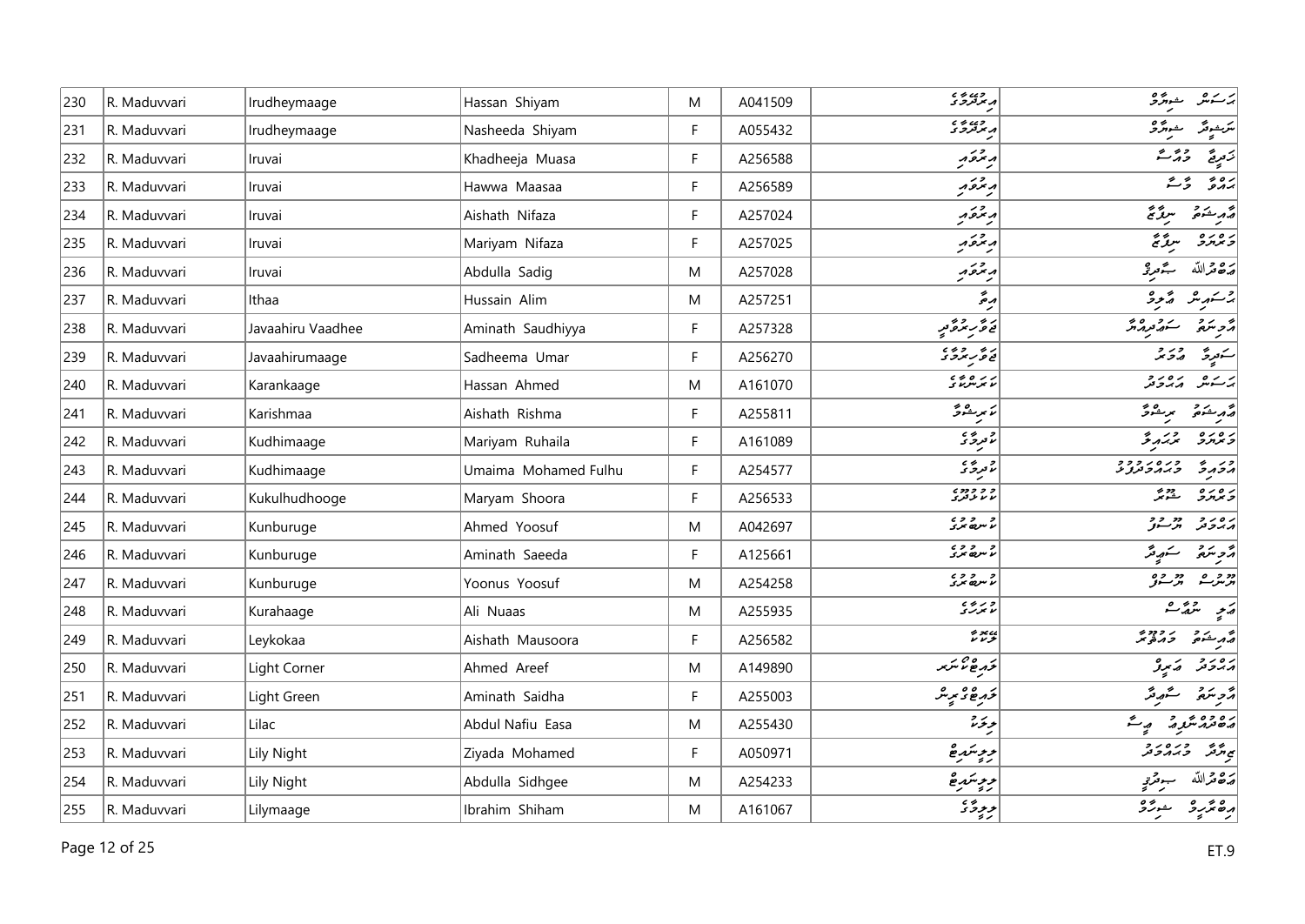| 256 | R. Maduvvari | Lilymaage      | Suha Waleed               | F  | A255134 | ووژء                                      |                                       |
|-----|--------------|----------------|---------------------------|----|---------|-------------------------------------------|---------------------------------------|
| 257 | R. Maduvvari | Lunboamaage    | Khairunnisa Mohamed Fulhu | F. | A255911 | $558 - 3$                                 | زروه سرت وره دودو                     |
| 258 | R. Maduvvari | Lunboamaage    | Ahmed Samah               | M  | A255915 | و په ۵ و ،<br>مرسمه تر د                  | ره رو دره و                           |
| 259 | R. Maduvvari | Lunboamaage    | Aminath Sameeha           | F  | A255916 | 5500                                      | أأروسه<br>سەرپە                       |
| 260 | R. Maduvvari | Lunboamaage    | Mariyam Sameeha           | F  | A255918 | و پر ۵ پر ۽<br>موسي وي                    | سەرپە<br>وبروره                       |
| 261 | R. Maduvvari | Luxury         | Hawwa Raaidha             | F  | A257281 | تره تر<br>مرد سي                          | ر ه بر<br>برگر                        |
| 262 | R. Maduvvari | Maabageechaage | Mohamed Latheef           | M  | A256674 | د ده د مور<br>د ځوند                      | ورەر دىپرو                            |
| 263 | R. Maduvvari | Maathila       | Moosa Abdul Gadir         | M  | A254178 | ۇ <sub>م</sub> وخە                        |                                       |
| 264 | R. Maduvvari | Maathila       | Ameena Adam               | F  | A255200 | قرموخر                                    | أرويتر أروده                          |
| 265 | R. Maduvvari | Maathila       | Hussain Riyah             | M  | A255204 | ځېږځه                                     | 2 سەر سىر بىرلىرىمىتە<br>مەسىر        |
| 266 | R. Maduvvari | Malhaaruge     | Mufeedha Ahmed            | F  | A256170 | ر ه و و ،<br>تر بورگوی                    | وريد مدور                             |
| 267 | R. Maduvvari | Malhaaruge     | Maryam Saeeda             | F  | A256172 | ر ه و و ،<br>تر بحر پر <sub>ک</sub>       | رەرە سەرتە                            |
| 268 | R. Maduvvari | Malhaaruge     | Ibrahim Mamnoon           | M  | A256258 | ر ه و و ،<br><del>و و</del> ر بو <u>ی</u> | ره محرره در دوره<br>موضوع دوسرس       |
| 269 | R. Maduvvari | Masthakaage    | Ahmed Niyam               | M  | A138608 | ر ۱۵۷۵.<br>تر سوم د                       | גפני תבני                             |
| 270 | R. Maduvvari | Masthakaage    | Mohamed Niyam             | M  | A161074 | ر ۱۵ رو <sup>ء</sup><br>5 سوم نو د        | و ر ه ر و<br>تر پر ژ تر<br>سرگرو      |
| 271 | R. Maduvvari | Meena          | Abdulla Hameed            | M  | A023244 | حريثر                                     | يرەقراللە برىرىتر                     |
| 272 | R. Maduvvari | Meena          | Mohamed Hameed            | M  | A074104 | حريثر                                     | ورەرو بەر                             |
| 273 | R. Maduvvari | Meena          | Basim Hameed              | M  | A256027 | حيثر                                      | ڭ سوڭ بر دېر                          |
| 274 | R. Maduvvari | Meena          | Mibsam Hameed             | M  | A256242 | حريثر                                     | وه د د د                              |
| 275 | R. Maduvvari | Meenaazu       | Aminath Waheeda           | F  | A257679 | حريثر فح                                  | ړٌ پر سَرَهُ کَر پر پَرٌ              |
| 276 | R. Maduvvari | Moon Beam      | Mansoor Usman             | M  | A159705 | در مهور                                   | ן ס מרך קסיקים<br>קייקיו-זיק וקולקייק |
| 277 | R. Maduvvari | Moon Light     | Abdul Hameed Mohamed      | M  | A047670 | لتشريخهم                                  | נסכסנגב כנסגב<br>הסתבהבת בהחבת        |
| 278 | R. Maduvvari | Moon Light     | Hassan Hameed             | M  | A148544 | وممركز مره                                | يز کشتر المرح قر                      |
| 279 | R. Maduvvari | Muna           | Ali Nihad                 | M  | A255720 | تر شر                                     | ړې سرگر                               |
| 280 | R. Maduvvari | Nares          | Zian Ibrahim              | M  | A256561 | متر پر ہ                                  |                                       |
| 281 | R. Maduvvari | Naseemee Villa | Mohamed Naseem            | M  | A012385 | ىئەسوچەرىتى<br>سىستىقىر                   | ورەرو شەرە                            |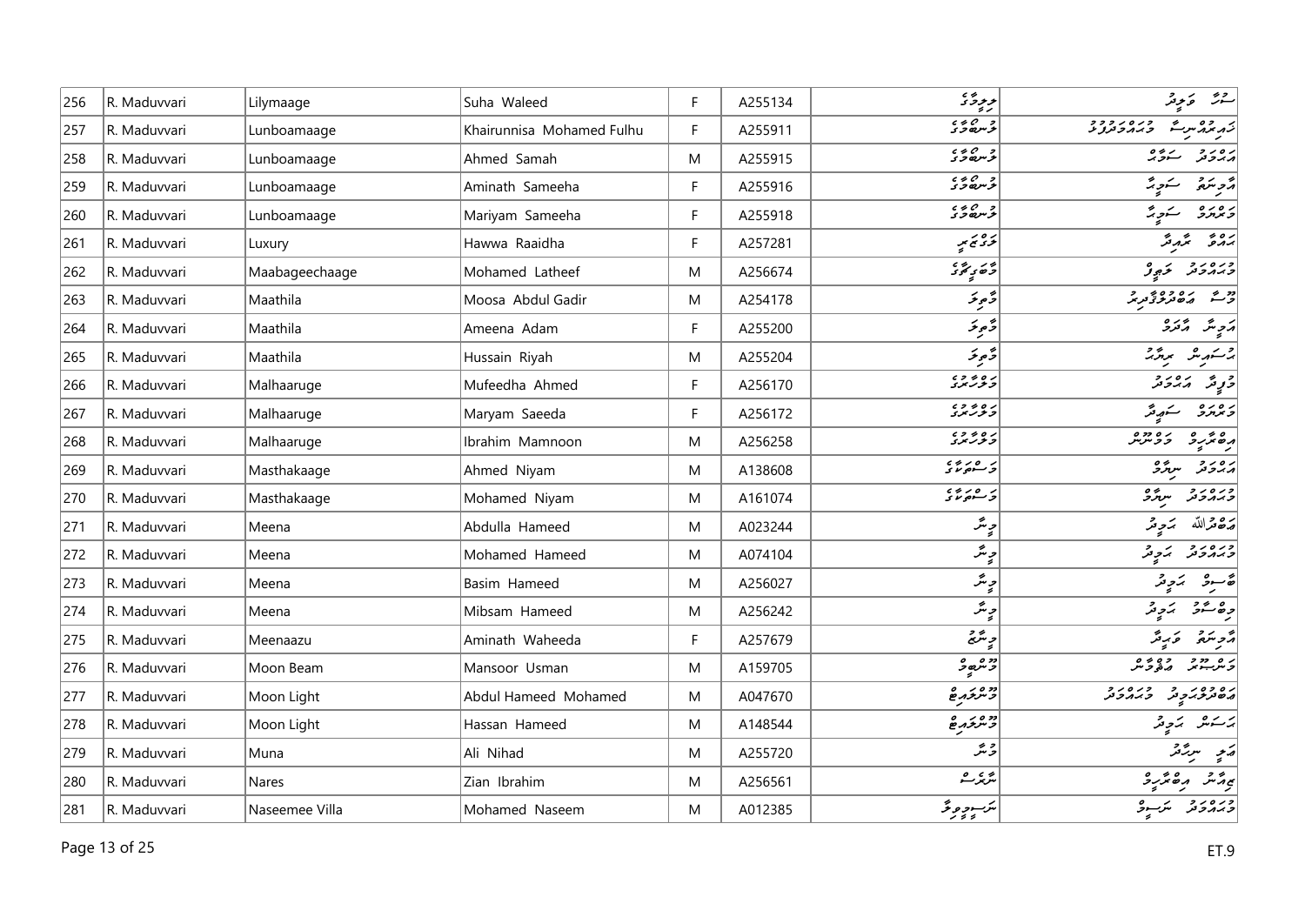| 282 | R. Maduvvari | <b>Neel</b>    | Vilma Moosa                         | F | A254554 | سرچر                                    | دومثر<br>  عر بحر دنج                                                                                                                                                                                                            |
|-----|--------------|----------------|-------------------------------------|---|---------|-----------------------------------------|----------------------------------------------------------------------------------------------------------------------------------------------------------------------------------------------------------------------------------|
| 283 | R. Maduvvari | Neel           | Abdulla Shaubaan                    | M | A256096 | سرچر                                    | برە تراللە<br>شەرچ ش                                                                                                                                                                                                             |
| 284 | R. Maduvvari | Neelan         | Ahmed Riyaz                         | M | A257545 | سرىخەشر                                 | أرور و مرکز                                                                                                                                                                                                                      |
| 285 | R. Maduvvari | Night Queen    | Mohamed Ali                         | M | A161102 | ىئەر <sub>غۇ</sub> ر ت <sub>وپى</sub> ر | و ره ر و<br><i>و پر ه</i> د تر<br>ەئىپ                                                                                                                                                                                           |
| 286 | R. Maduvvari | Night Queen    | Abdulla Unais                       | M | A256245 | يئىرغ ئىمرىتر                           | مَصْعَرِ اللَّهُ مُحْسَمِرٌ مِ                                                                                                                                                                                                   |
| 287 | R. Maduvvari | Nishaan        | Nafia Hassan                        | F | A102129 | سرىشەشر                                 | لترويج بمكتب                                                                                                                                                                                                                     |
| 288 | R. Maduvvari | Nishaan        | Aishath Raya                        | F | A256500 | سرىشەشر                                 | وأمر شنعو المرائر                                                                                                                                                                                                                |
| 289 | R. Maduvvari | Noomuraka      | Haseen Moosa                        | M | A256877 | دد و بر ر<br>سرچ بر ر                   | ىرىيە ئەس                                                                                                                                                                                                                        |
| 290 | R. Maduvvari | Nooraanee Aage | Haneef Hassan                       | M | A095856 | دو پر پرولو<br>سرچرسرمر <sub>ی</sub>    | ىكسروا كاسكانكر                                                                                                                                                                                                                  |
| 291 | R. Maduvvari | Nooraanee Aage | Hawwa Hassan                        | F | A127939 | دو د د په<br>سرپرسرد د                  | رەپ رىك                                                                                                                                                                                                                          |
| 292 | R. Maduvvari | Nooraanee Aage | Thoha Hassan                        | M | A161117 | دو پر پره<br>سرچرسرو د                  | ۇر برگىر                                                                                                                                                                                                                         |
| 293 | R. Maduvvari | Nooraanee Aage | Hirufaan Hassan                     | M | A256721 | دور پر دی<br>مربر مربرد د               | بەللەر ئەسكەنلەر                                                                                                                                                                                                                 |
| 294 | R. Maduvvari | Nooraanee Aage | Aishath Shamila                     | F | A256722 | دو پر پره<br>سرچرسرو د                  | وكرمشكم الشروق                                                                                                                                                                                                                   |
| 295 | R. Maduvvari | Nooraaneege    | Mohamed Ifham                       | M | A081671 | بىر ئۆسەي<br>سرىئەسىيە                  | כנים נפיים הפיים                                                                                                                                                                                                                 |
| 296 | R. Maduvvari | Nooraaneege    | Ismail Imdaadh                      | M | A127940 | دور<br>سربر سری                         | ر شۇرۇ روشۇر                                                                                                                                                                                                                     |
| 297 | R. Maduvvari | Noorange       | Abdul Shakoor Abdul Hadee<br>Yoosuf | M | A039400 | دور ه ،<br>سرپرسری                      | ر ۵ و ۵ ر دد د پر ۵ وه د پر دد و ۵<br>پره تر پر شونډ پر پر پر تر پر سر بر                                                                                                                                                        |
| 298 | R. Maduvvari | Noovilaage     | Muna Hussain Fulhu                  | F | A047837 | دو په په<br>سرچ مر                      | 32 جسم مقرم محمد محمد محمد محمد المحمد من المحمد المحمد المحمد السياسية المحمد المحمد المحمد المحمد المحمد الم<br>المحمد المحمد المحمد المحمد المحمد المحمد المحمد المحمد المحمد المحمد المحمد المحمد المحمد المحمد المحمد المحم |
| 299 | R. Maduvvari | Noovilaage     | Maumoon Hussain Fulhu               | M | A082563 | دو پرې<br>سرعر پرې                      |                                                                                                                                                                                                                                  |
| 300 | R. Maduvvari | Ocean Reed     | Hussain Nasheed                     | M | A064319 | م سەھ <sub>ى</sub> رى                   | 2سكىرىش سىشىر<br>                                                                                                                                                                                                                |
| 301 | R. Maduvvari | Ocean Reed     | Fathmath Sharmeela                  | F | A084907 | لتمسك يدعي                              | أقرم وحريج والمحمومة                                                                                                                                                                                                             |
| 302 | R. Maduvvari | Ocean Reed     | Aminath Shiuna                      | F | A157027 | ئەسەئىرىيە<br>                          | أأترجع والمستفرين                                                                                                                                                                                                                |
| 303 | R. Maduvvari | Ocean Reed     | Mariyam Sithuna                     | F | A256226 | رم که عرب و                             | و وړه سوه ش                                                                                                                                                                                                                      |
| 304 | R. Maduvvari | Orchid Ufaa    | Hussain Yaeesh                      | M | A256590 | ار<br>اړسو په دنو                       | جرستمر شر مرتبه مشر                                                                                                                                                                                                              |
| 305 | R. Maduvvari | Orchid Ufaa    | Fathimath Ahmed Fulhu               | F | A257048 | ە بە دەپىر<br>مەبىيە مەن                | ژُبودَه پرورود                                                                                                                                                                                                                   |
| 306 | R. Maduvvari | Orchid Ufaa    | Aishath Najeeb                      | F | A257051 | ە مەدەبىر<br>مەدىر                      | أقرم شكوته أسترجي فلي                                                                                                                                                                                                            |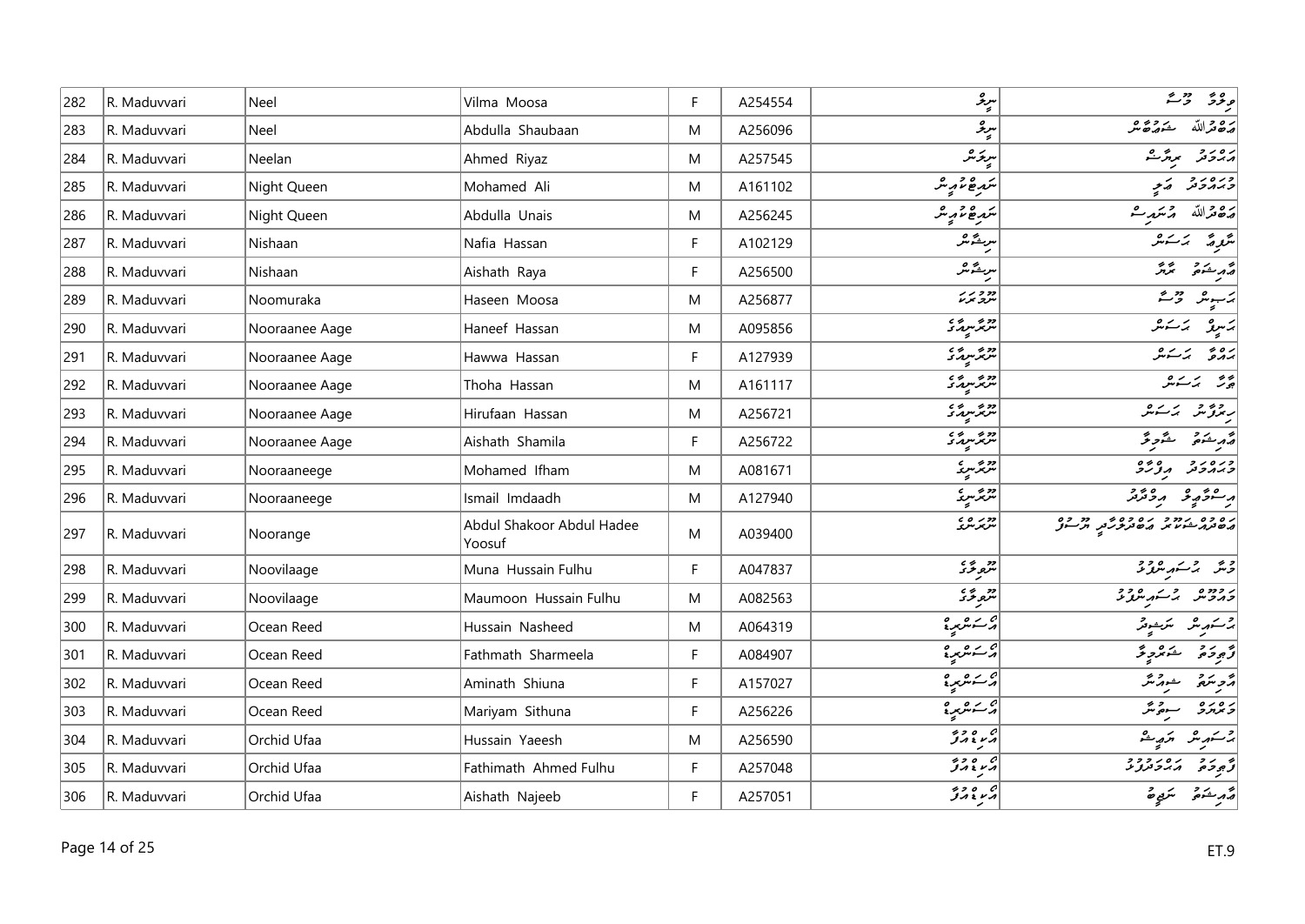| 307 | R. Maduvvari | Orchid Ufaa     | Aminath Sheereen      | F         | A257054 |                                    | ومحر سرد<br>شوبورنگر<br><u>په په</u>                      |
|-----|--------------|-----------------|-----------------------|-----------|---------|------------------------------------|-----------------------------------------------------------|
| 308 | R. Maduvvari | Orchid Villa    | Wafiyya Ahmed         | F         | A047462 | لأبرج وبخر                         | ءَ وِ ۾ پُر<br>بر ہ بر د<br>م <i>ر</i> بر <del>د</del> تر |
| 309 | R. Maduvvari | Penzee House    | Aishath Nishana       | F         | A253782 | ن <i>ې شمېر ئە</i> رمىشە           | سرڪرمگر<br>و مر شو د<br>م                                 |
| 310 | R. Maduvvari | Raiyfusge       | Moosa Ali Manik       | M         | A152233 | بره د ه ،<br>بر <sub>گ</sub> ون سو | دين شهر<br>ە ئېرىخ سرىتى                                  |
| 311 | R. Maduvvari | Raiyfusge       | Sooniya Umar          | F         | A255253 | بره د ه ،<br>بر <sub>گ</sub> ون سو | و ر و<br>در د بر<br>لشهر                                  |
| 312 | R. Maduvvari | Raiyfusge       | Fathimath Ramziyya    | F         | A255263 | ر ه د ه ،<br>بر <sub>حو</sub> ن سو | ىر <i>ۋې م</i> ەر<br>و مر د<br>تر مور می                  |
| 313 | R. Maduvvari | Raiyfusge       | Mariyam Aasila        | F         | A255266 | بره د ه ،<br>بر <sub>گ</sub> ون سو | ر ه ر ه<br><del>ر</del> بربرگر<br>رژ-ځ                    |
| 314 | R. Maduvvari | Raiyfusge       | Ibrahim Nuaim         | ${\sf M}$ | A255271 | ر ه د ه ه<br>بروز سر               | سمەمەر<br>ە ھەترىر <sup>ە</sup>                           |
| 315 | R. Maduvvari | Raiyvilaage     | Ahmed Shifau          | ${\sf M}$ | A253476 | ىرە ھەتىمى                         | ر ه ر د<br>د پر <del>د</del> تر<br>$23 -$                 |
| 316 | R. Maduvvari | Rankokaage      | Shareefa Abdul Haleem | F         | A254997 | ر ٥ × ٥ ي<br>برس د د د             | ره وه ر <sub>و</sub> ه<br>پره ترور پرو<br>ىشەمبرۇگ<br>س   |
| 317 | R. Maduvvari | Ranvilaa        | Mariyam Arumeesha     | F         | A257447 | ىرىثرە قر                          |                                                           |
| 318 | R. Maduvvari | Ranvilaa        | Ahmed Riyaz           | M         | A257452 | برمرمرځ                            | رەرد پەر                                                  |
| 319 | R. Maduvvari | Rediumge        | Mohamed Shafeeu       | ${\sf M}$ | A074953 | ړ ده د<br>مربو د                   | شەر چ<br>و ره ر و<br><i>و پر</i> و تر                     |
| 320 | R. Maduvvari | Reethi Veli     | Naseema Salih         | F         | A063497 | ىرە <sub>ۋ</sub> ۇر                | ىر<br>مىزسىرى<br>ستزور                                    |
| 321 | R. Maduvvari | Reysham         | Ahsham Ali            | M         | A255260 | ے پر ہ<br>مرشد و                   | أرجي شنو الأمو                                            |
| 322 | R. Maduvvari | Reysham         | Aminath Shamana       | F         | A256305 | بۇيدە                              | ىشە <del>د</del> ئىگر<br>أرمز                             |
| 323 | R. Maduvvari | Reysham         | Hussain Yazeedh       | ${\sf M}$ | A256306 | بۇيدە                              | 2سىمبەش مەمب <sub>ى</sub> قە                              |
| 324 | R. Maduvvari | Rinbudhooge     | Ahmed Mifthah         | M         | A255511 | و وو د<br>مرس پرور                 | גםגב בנפי                                                 |
| 325 | R. Maduvvari | Rinbudhooge     | Aishath Wajidha       | F         | A335754 | و وو د<br>مرس پرور                 | وم المستوفر المستحقين                                     |
| 326 | R. Maduvvari | Riveli          | Ismail Ameen          | M         | A257315 | برءثر                              | برحۇم ئەچ                                                 |
| 327 | R. Maduvvari | Riyaazu         | Hussain Rasheed       | ${\sf M}$ | A119703 | بو پر<br>مرم                       |                                                           |
| 328 | R. Maduvvari | Riyaazu         | Zubaida Moosa         | F         | A156607 | بو پر<br>مرم                       | ور مگر<br>مح کھر مگر<br>د عثر                             |
| 329 | R. Maduvvari | Riyaazu         | Sarudha Aboobakuru    | F         | A255735 | بر پڑ د<br>مر                      | د وه د دور و و<br>سنوتر اړه ه لا                          |
| 330 | R. Maduvvari | Riyaazu         | Aishath Shahidha      | F         | A255736 | بر پڑ د<br>مر                      | أقرم شوقه الشورقر                                         |
| 331 | R. Maduvvari | Riyaazu         | Abdulla Shahid        | ${\sf M}$ | A255737 | بر پڑ د<br>مرمز م                  | بر25 الله<br>ستنگر رقر                                    |
| 332 | R. Maduvvari | Roashanee Hiyaa | Easa Ibrahim          | M         | A131681 | ە<br>ئىرىشە بىرىر بىر              | ويش وەغرىرى                                               |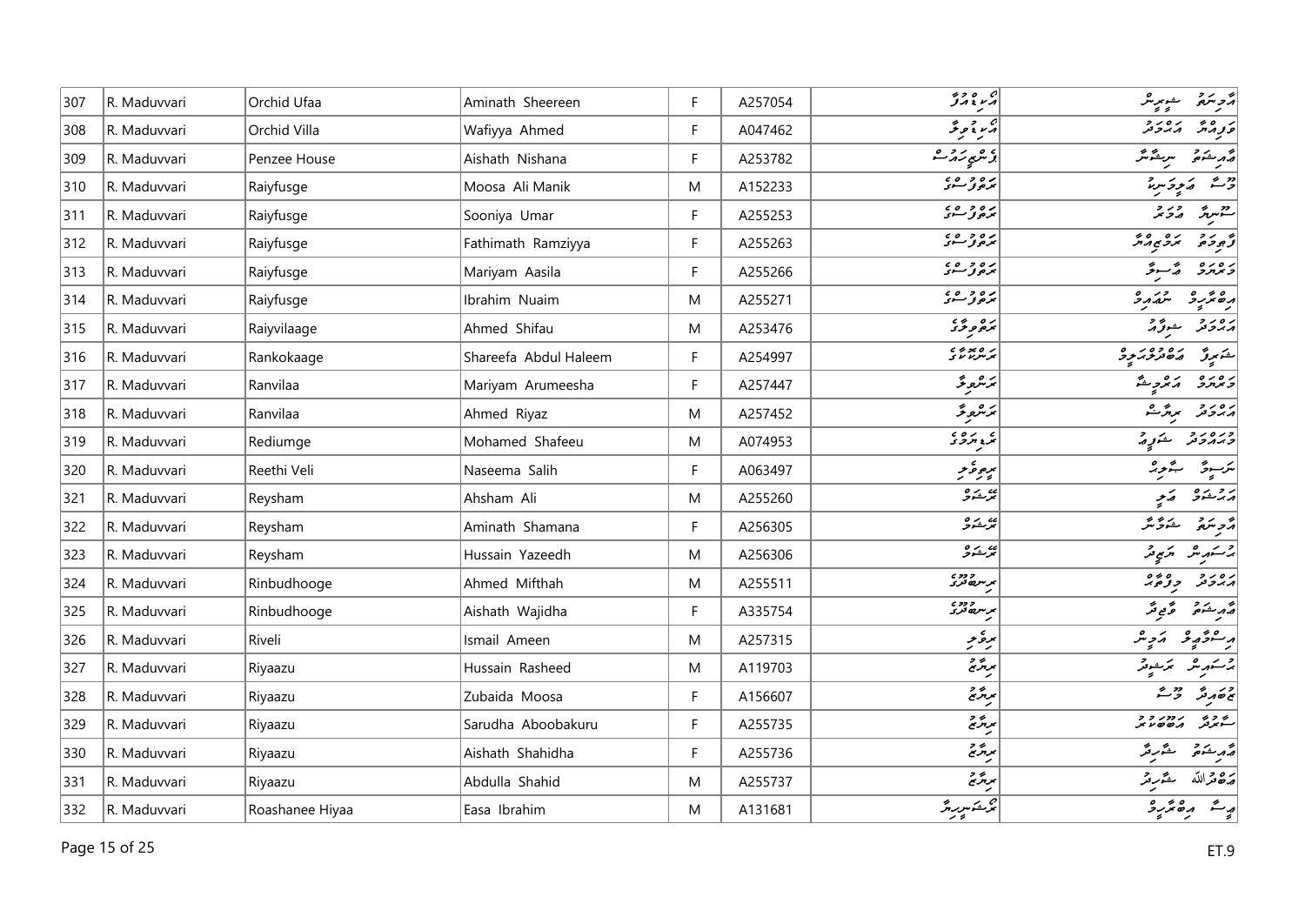| 333 | R. Maduvvari  | Roashanhaaru   | Ibrahim Shafeeu       | M         | A161113 | ەر يەھ بور<br>ئىرىشەنلەر <i>ى</i> رىپە | رە ئ <sup>ۆ</sup> رۈ<br>ے وگر                                                                                 |
|-----|---------------|----------------|-----------------------|-----------|---------|----------------------------------------|---------------------------------------------------------------------------------------------------------------|
| 334 | R. Maduvvari  | Rose           | Fathimath Nashaath    | F         | A257500 | اح ہ                                   | أوجوده سكندة                                                                                                  |
| 335 | R. Maduvvari  | Rose           | Yoosuf Naashith       | ${\sf M}$ | A257503 | $\overline{\mathcal{E}}$               | در ده<br>تر سور گرشوچ                                                                                         |
| 336 | R. Maduvvari  | Roshanee Villa | Abdulla Junaid        | M         | A091050 | ئۇينەس <sub>ى</sub> بورىگە             | مَدْهُ قَدْاللّه فَي سَمِهِ قَدْ                                                                              |
| 337 | R. Maduvvari  | Roshanee Villa | Hassan Kaleem         | ${\sf M}$ | A161069 | ئۇينى <i>مىتوپى</i> ر                  | ىزىكىش كەنچە                                                                                                  |
| 338 | IR. Maduvvari | Rukkuri        | Sofiya Saeed          | F         | A256918 | وه و<br>موړ ته مو                      | جۇرگە سەرپىر                                                                                                  |
| 339 | R. Maduvvari  | Rukkuri        | Saalim Saeedh         | M         | A256922 | برە ئەبىر                              | سەرو سەرە                                                                                                     |
| 340 | R. Maduvvari  | Ruvaaguge      | Sharmeel Naeem        | ${\sf M}$ | A059662 | و بر و ،<br>بوره د د                   | شكرو كالمرو                                                                                                   |
| 341 | R. Maduvvari  | Ruvaaguge      | Ibrahim Naeem         | ${\sf M}$ | A144020 | و بر و ،<br>بورگا ی                    |                                                                                                               |
| 342 | R. Maduvvari  | Ruvaaguge      | Aishath Isha Sharmeel | F         | A151800 | و بر و ،<br>بوره ی                     | ۇرىشق مەڭ شكروگ                                                                                               |
| 343 | R. Maduvvari  | Ruvaaguge      | Rilwaan Naeem         | M         | A255697 | و پر و ء<br>بوره ی                     | ىر شەھ ئىر ئىكتى ئىكتى ئىكتاب ئىكتاب ئىكتاب ئىكتاب ئىكتاب ئىكتاب ئىكتاب ئىكتاب ئىكتاب ئىكتاب ئىكتاب ئىكتاب ئى |
| 344 | R. Maduvvari  | Ruvaaguge      | Fathimath Sara        | F         | A256189 | و پر و د<br>بوره و و                   | قهوجهم فحقتم                                                                                                  |
| 345 | R. Maduvvari  | Saahil         | Ali Sarvath           | M         | A256692 | سەرىۋ                                  | أوسمج والمحروم                                                                                                |
| 346 | R. Maduvvari  | Saeedha Manzil | Ahmed Isam            | ${\sf M}$ | A255497 | سەر تەركىزى ئىر ئى                     | أرەر د مەر                                                                                                    |
| 347 | R. Maduvvari  | Saeedhee Hiyaa | Yousuf Fawaz          | M         | A256107 | سەر بەر بەر<br>ئىقتىقىنىشىشى           | ىر ئەرە<br>توخ <sup>ى</sup><br>دد حره<br>در سرو                                                               |
| 348 | R. Maduvvari  | Saimaa Villa   | Ahmed Rasheed         | ${\sf M}$ | A042532 | سەر ئە ئە                              | أرور و مردور                                                                                                  |
| 349 | R. Maduvvari  | Seepiyaage     | Aishath Hassan        | F         | A157761 | ا سوپو پرچ<br>اسوپو پرچ                | لقهر يندعه برسكتكر                                                                                            |
| 350 | R. Maduvvari  | Seepiyaage     | Ramla Hassan          | F         | A253775 | سه پو پرې<br>په تر پرې                 | ىرۋۇ بەسكىر                                                                                                   |
| 351 | R. Maduvvari  | Seesunge       | Abdulla Jamiu         | M         | A256132 | اب مەنگەندى<br>پە                      | أرَّة مَّرَ اللَّهُ فَيَّ حِيضً                                                                               |
| 352 | R. Maduvvari  | Seesunge       | Ibrahim Jamiu         | ${\sf M}$ | A256151 | اسوستعليمه                             |                                                                                                               |
| 353 | IR. Maduvvari | Seesunge       | Abdulla Inaayathu     | M         | A256165 | اب مەنتەتلەر<br>پە                     | مَدْهَ مَّذَاللَّهُ مِسْتَعْرَمُ                                                                              |
| 354 | R. Maduvvari  | Seesunge       | Abdul Muhusin Mohamed | ${\sf M}$ | A256257 | سوسەھدى                                | קספספס הם פקסקפ<br>הסט <i>פפרג –</i> יית כ <i>ה</i> הכט                                                       |
| 355 | R. Maduvvari  | Shabunamge     | Ahmed Irushaadh       | ${\sf M}$ | A254444 | شەھ سرچ ي                              | رەرو بەرشگەر<br>مەرىر بەرشگەر                                                                                 |
| 356 | R. Maduvvari  | Shifaa         | Ifasa Ilyas           | F         | A257236 | شوترٌ                                  | أبرق شه وبحدثت                                                                                                |
| 357 | R. Maduvvari  | Sinamaage      | Shifa Rameez          | F         | A256375 | سوپىرى                                 | حوق م <i>حرج</i>                                                                                              |
| 358 | R. Maduvvari  | Sinamaage      | Aminath Shadeedha     | F         | A256379 | سەپىرى<br>بە                           | د و سَرَمْ شَرْ وَرِ دَرْ                                                                                     |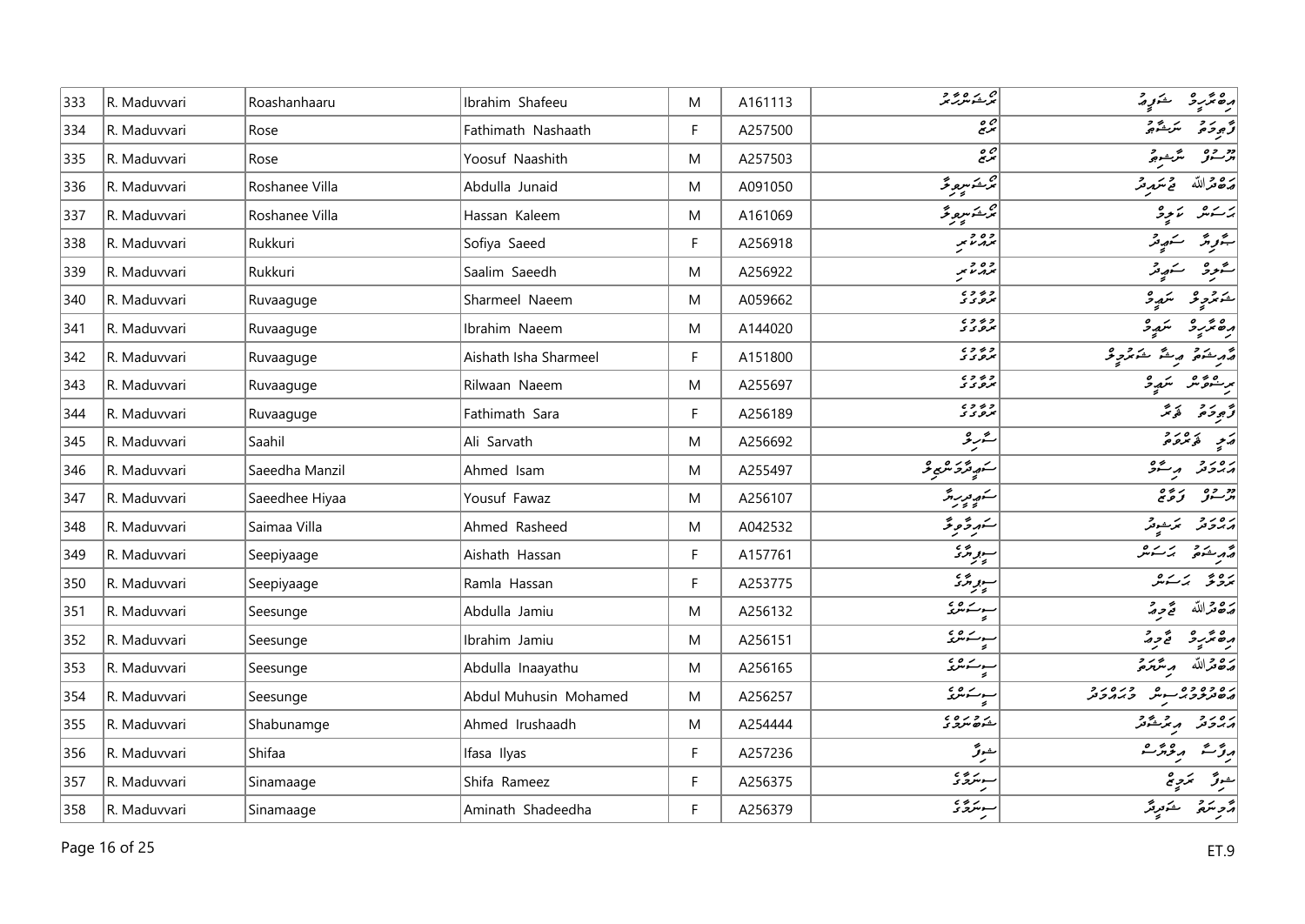| 359 | R. Maduvvari | Sosun Villa  | Shadhiya Abbas       | F         | A000506 | ح سەمبىرىگى<br>سىسىمبىرىگىر               | 2501<br> شورېژ                                   |
|-----|--------------|--------------|----------------------|-----------|---------|-------------------------------------------|--------------------------------------------------|
| 360 | R. Maduvvari | Sosun Villa  | Mohamed Abbas        | M         | A022993 | <u>مەسە ئەر</u>                           | رەپچە<br>و ر ه ر د<br><i>و بر</i> پر تر          |
| 361 | R. Maduvvari | Sosun Villa  | Adam Nafees          | M         | A254643 | استهشفوتم                                 | پژ <sub>مر</sub> ه<br>درگر<br>سَمَدٍ کے          |
| 362 | R. Maduvvari | Sosun Villa  | Aishath Saaniha      | F         | A254686 | <u>م ئەسرىرى ئى</u>                       | پ <sup>ر</sup> در شکوه<br>در کشکوهی<br>سەّسرىر   |
| 363 | R. Maduvvari | Sosun Villa  | Hussain Isham        | M         | A256103 | <u>شر سەھرىم</u> ۇ                        | جرسكرمثر أرتفتر                                  |
| 364 | R. Maduvvari | Sosunmaa     | Adam Livau           | ${\sf M}$ | A256102 | <u>شر بە ھەت</u> خە                       | أدره ودور                                        |
| 365 | R. Maduvvari | Star         | Hussain Naeem        | ${\sf M}$ | A254607 | ے بج بر                                   | جاسكمر شكر الكريدة                               |
| 366 | R. Maduvvari | Sun Side     | Ibrahim Thasleem     | ${\sf M}$ | A254976 | ئەنەر ئى <sub>دە</sub> م                  | دەندرو مەمود                                     |
| 367 | R. Maduvvari | Sunbeam      | Zuhuree Abdul Kareem | M         | A081399 | سەمپەر                                    | בכת הסיניכלת                                     |
| 368 | R. Maduvvari | Sunny Corner | Aishath Rishmee      | F         | A077182 | ا سەمبەر<br>— ق                           |                                                  |
| 369 | R. Maduvvari | Sunny Corner | Naufal Easa          | M         | A124553 | سەسرىئا مىزىر                             | بىردى پەت                                        |
| 370 | R. Maduvvari | Sunny Corner | Fathimath Raufa      | F         | A256519 |                                           | بروي<br>ۇ بور د                                  |
| 371 | R. Maduvvari | Thiyaramaage | Aishath Mahira       | F         | A161096 | امویز بروی                                | وأرجنتمو المحرار                                 |
| 372 | R. Maduvvari | Thundi       | Fathimath Siyana     | F         | A102333 | قحرسعر                                    | رًّمُودَةً سِيرَتَّرَ                            |
| 373 | R. Maduvvari | Tulip        | Liushaa Ismail       | F         | A064317 | جوړېږ                                     | لروديم برعوقهو                                   |
| 374 | R. Maduvvari | Tulip        | Agleema Ismail       | F         | A256475 | <br>  ع <sub>د</sub> تر بر                | وسنتجوج<br>لەتى يەچە                             |
| 375 | R. Maduvvari | Two Flower   | Mohamed Imran        | ${\sf M}$ | A255156 | دد و بر ر<br>ج تو څرمو بر                 | ورەرو ھەمھىر                                     |
| 376 | R. Maduvvari | Uduvilla ge  | Hussain Jinad        | ${\sf M}$ | A256515 | د د پر ،<br>مرغور                         | برسكريش ويتزفر                                   |
| 377 | R. Maduvvari | Uduvilla ge  | Aminath Jihan        | F         | A256611 | د د په په<br>مروڅونه                      | أترجنهم ويحتر                                    |
| 378 | R. Maduvvari | Uduvilla ge  | Mariyam Joona        | F         | A261389 | د د په په<br> مروغ د                      | دد مر<br>قع سگر<br>ر ه ر ه<br><del>و</del> بربرو |
| 379 | R. Maduvvari | Ufulandhooge | Ibrahim Aalif        | M         | A255576 | و و ر ه وو ،<br>  پر تو سربر <sub>ک</sub> | رە ئۈر ئەرۋ                                      |
| 380 | R. Maduvvari | Ufulandhooge | Aminath Aasiya       | F         | A255582 | د در ه دد ،<br>پرتومبرد .                 | ومحر سكرة والمسترار                              |
| 381 | R. Maduvvari | Ufulandhooge | Aminath Aliyya       | F         | A255584 | د د د د ده ده<br>پروتوس                   | أزويتم أأتروه                                    |
| 382 | R. Maduvvari | Ufulandhooge | Aishath Easa         | F         | A403534 | د د د د ده ده<br>پرنو توسیر               | و د شوه و په                                     |
| 383 | R. Maduvvari | Undoodhooge  | Aishath Adam         | F         | A103353 | و دودون<br>هرس تور                        | پور ہ<br>مرکز<br>و مر به در د<br>مر              |
| 384 | R. Maduvvari | Undoodhooge  | Fathimath Shahaamaa  | F         | A255462 | و سردوو تا<br>هر سرع توری                 | و دو شرور                                        |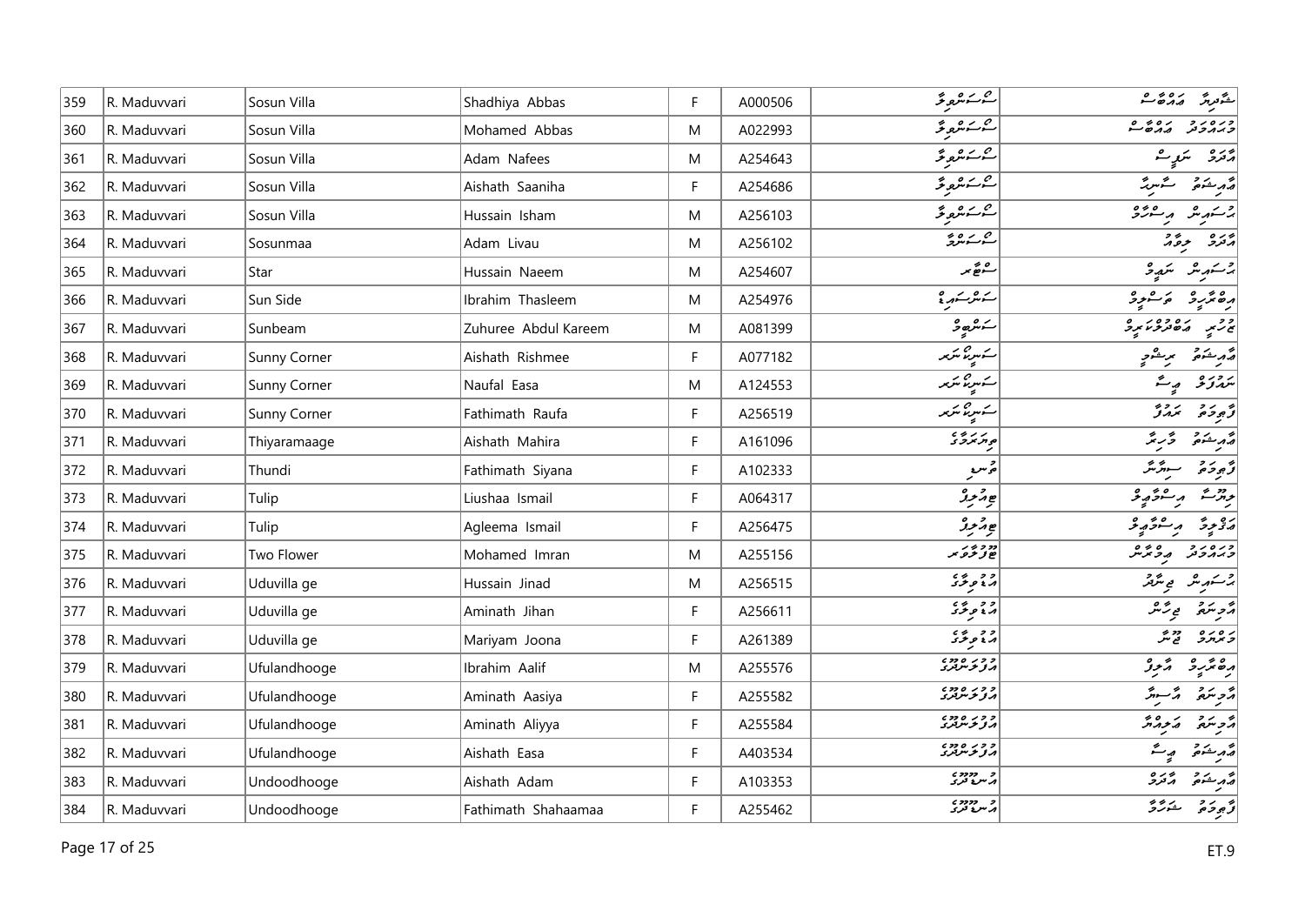| 385 | R. Maduvvari  | Vaarey Villa | Fathimath Nuha    | F  | A254815 | پي په پچ                | ىترتر<br>ا تو پر د<br>اگر چونخو                       |
|-----|---------------|--------------|-------------------|----|---------|-------------------------|-------------------------------------------------------|
| 386 | R. Maduvvari  | Vaijeheyge   | Fathmath Raihaana | F  | A256644 | ر<br>ح د قع ر د         | ىمەر ئەنگە<br>وٌ جر حر حر                             |
| 387 | R. Maduvvari  | Vaijeheyge   | Aishath Farukhana | F. | A257352 | ر<br>ح د قع ر د         | ەر ئەرەسى ئۇ ئىرىشىگە                                 |
| 388 | R. Maduvvari  | Velanbulige  | Ibrahim Vishah    | M  | A256309 | ع تر سرچ و <sup>ج</sup> | ەھ ئ <sup>ۆ</sup> ر ۋ<br>ح مشتر ثر                    |
| 389 | IR. Maduvvari | Venus        | Aishath Zuhaa     | F. | A256568 | اءِ يئر ٿ               | و در شکوه در در د                                     |
| 390 | IR. Maduvvari | Venus        | Hassan Maaidh     | M  | A256569 | اءيترته                 | پرسکس د څه مر                                         |
| 391 | R. Maduvvari  | Venus        | Ali Zahidh        | M  | A256900 | ءِ سَرَتْہ              | ړی پخ روژ                                             |
| 392 | R. Maduvvari  | Vilu         | Hussain Samih     | M  | A256711 | حرقحر                   | ستھور پ<br>جر <u>س</u> ئەمەسىر                        |
| 393 | R. Maduvvari  | Viludholhi   | Mohamed Irshad    | M  | A131124 | وتزقرو                  | وره دو و و و و                                        |
| 394 | R. Maduvvari  | Viludholhi   | Ali Rasheed       | M  | A159586 | وقرقرىز                 | أركمني المركب وتر                                     |
| 395 | R. Maduvvari  | Viludholhi   | Fathimath Razeena | F. | A257645 | و څمنرمو                | ا ژه د ده.<br>ىمرىم مىگر                              |
| 396 | R. Maduvvari  | Viludholhi   | Ahmed Hammad      | M  | A257661 | وتزغز                   | بر 2 پر ج<br>مربر <del>ق</del> ر<br>بره ۶ و<br>برگرگر |
| 397 | R. Maduvvari  | Zenith       | Fathmath Rana     | F. | A256253 | ے سرچ<br>س              | ا تو بر د<br>ارگېږ د کا<br>ىمەتىر                     |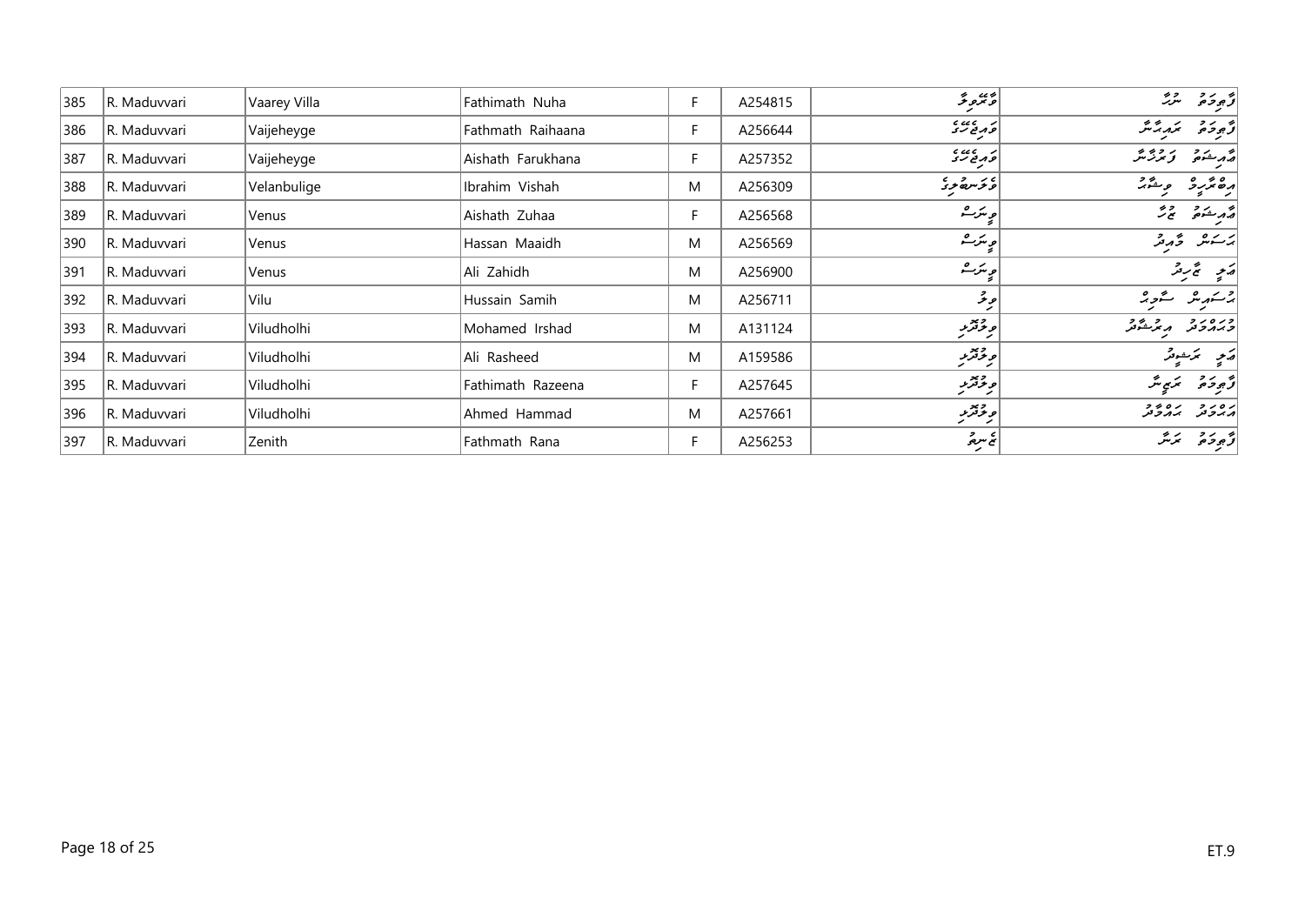## *w7qAn8m?sCw7mRo>u;wEw7mRw;sBo<*

| ' مرمر | 'يئرىثر: |
|--------|----------|
|        |          |
|        |          |
|        |          |

## *w7q9r@w7m>sCw7qHtFoFw7s;mAm=q7w7qHtFoFw7s;*

| يئرمىش: | $^{\circ}$<br>. سر سر<br>$\cdot$ | $\circ$ $\sim$<br>-- | يئرمثر |
|---------|----------------------------------|----------------------|--------|
|         |                                  |                      |        |
|         |                                  |                      |        |
|         |                                  |                      |        |

| انترنثر: | $^{\circ}$ | يبرهر | $^{\circ}$<br>سرسر |
|----------|------------|-------|--------------------|
|          |            |       |                    |
|          |            |       |                    |
|          |            |       |                    |

| ىرتىر: | 。<br>سر سر | .,<br>مرسر |
|--------|------------|------------|
|        |            |            |
|        |            |            |
|        |            |            |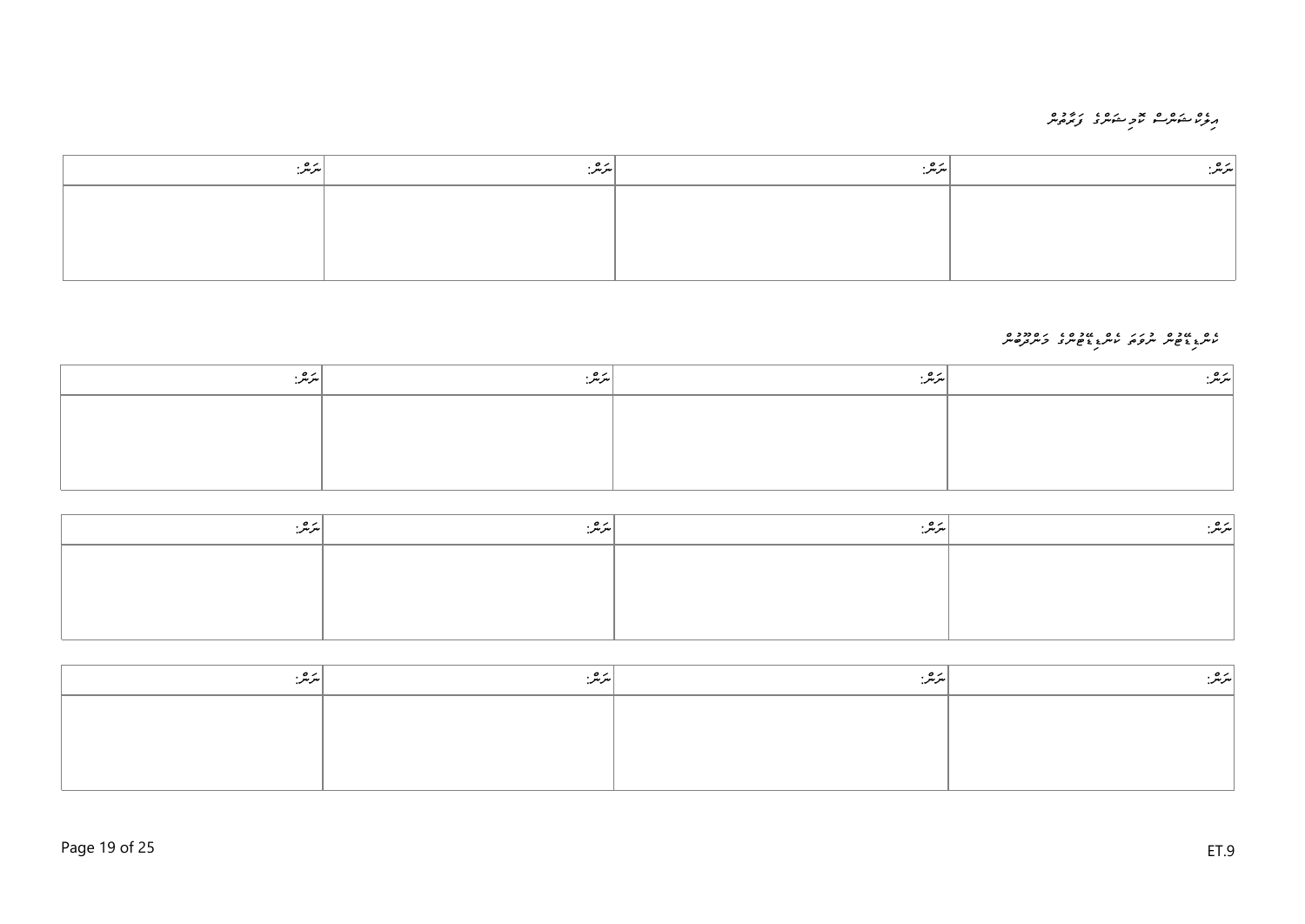| يزهر | $^{\circ}$ | ىئرىتر: |  |
|------|------------|---------|--|
|      |            |         |  |
|      |            |         |  |
|      |            |         |  |

| <sup>.</sup> سرسر. |  |
|--------------------|--|
|                    |  |
|                    |  |
|                    |  |

| ىئرىتر. | $\sim$ | ا بر هه. | لىرىش |
|---------|--------|----------|-------|
|         |        |          |       |
|         |        |          |       |
|         |        |          |       |

| 。<br>مرس. | $\overline{\phantom{a}}$<br>مر مىر | يتريثر |
|-----------|------------------------------------|--------|
|           |                                    |        |
|           |                                    |        |
|           |                                    |        |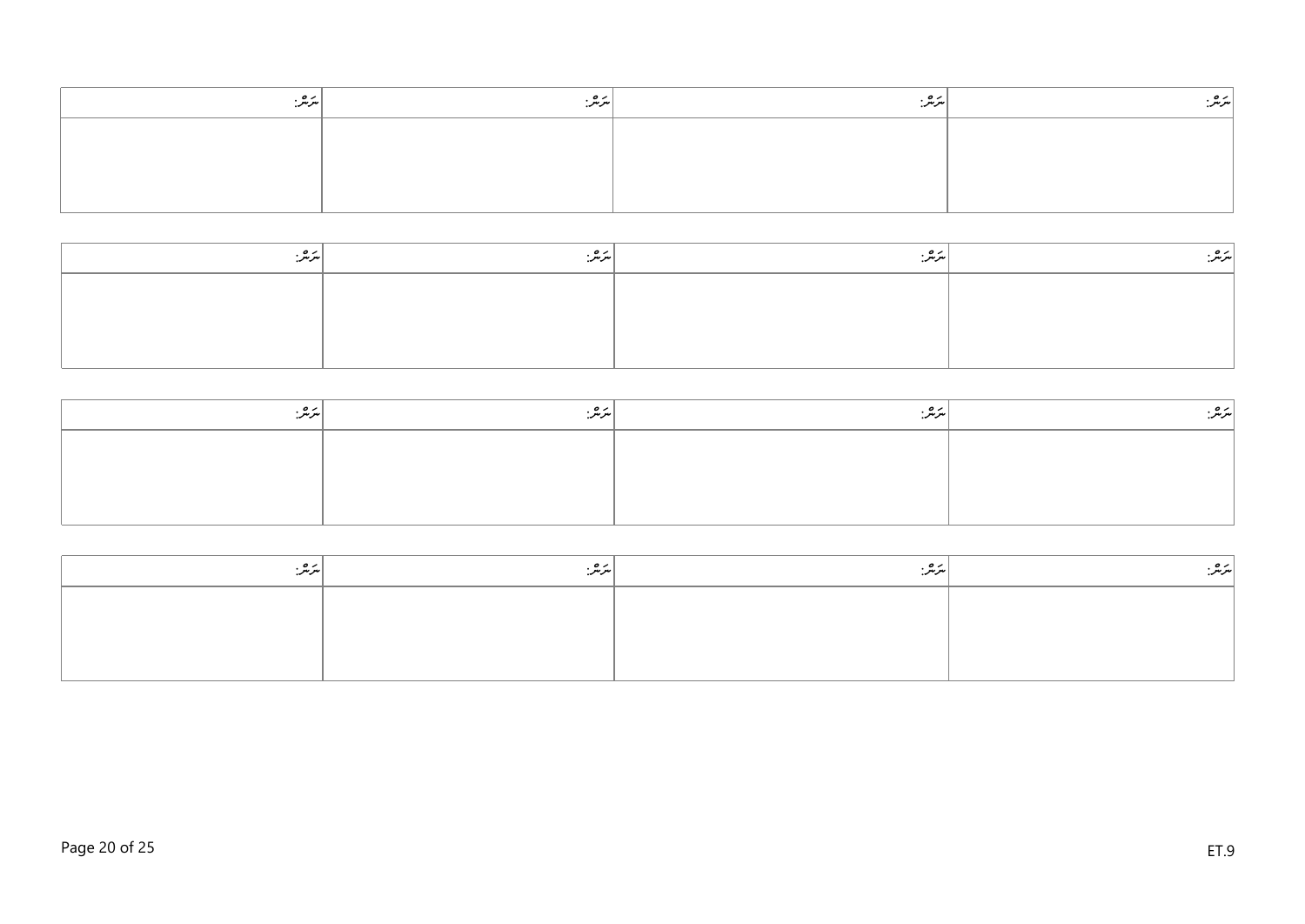| ير هو . | $\overline{\phantom{a}}$ | يرمر | اير هنه. |
|---------|--------------------------|------|----------|
|         |                          |      |          |
|         |                          |      |          |
|         |                          |      |          |

| ىر تىر: | $\circ$ $\sim$<br>" سرسر . | يترمير | o . |
|---------|----------------------------|--------|-----|
|         |                            |        |     |
|         |                            |        |     |
|         |                            |        |     |

| 'تترنثر: | 。<br>,,,, |  |
|----------|-----------|--|
|          |           |  |
|          |           |  |
|          |           |  |

|  | . ه |
|--|-----|
|  |     |
|  |     |
|  |     |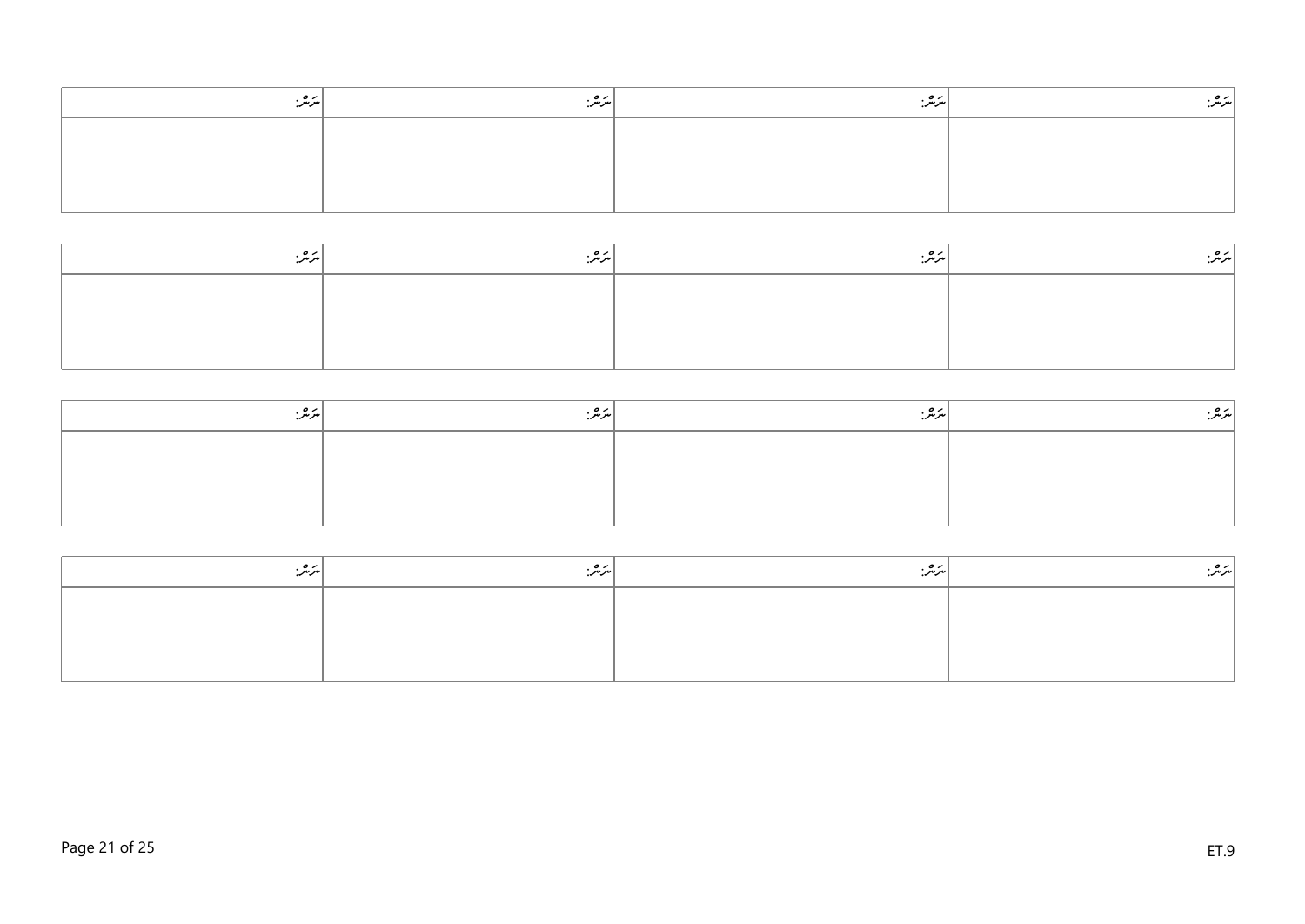| ير هو . | $\overline{\phantom{a}}$ | يرمر | اير هنه. |
|---------|--------------------------|------|----------|
|         |                          |      |          |
|         |                          |      |          |
|         |                          |      |          |

| ىر تىر: | $\circ$ $\sim$<br>" سرسر . | يترمير | o . |
|---------|----------------------------|--------|-----|
|         |                            |        |     |
|         |                            |        |     |
|         |                            |        |     |

| 'تترنثر: | ر ه |  |
|----------|-----|--|
|          |     |  |
|          |     |  |
|          |     |  |

|  | . ه |
|--|-----|
|  |     |
|  |     |
|  |     |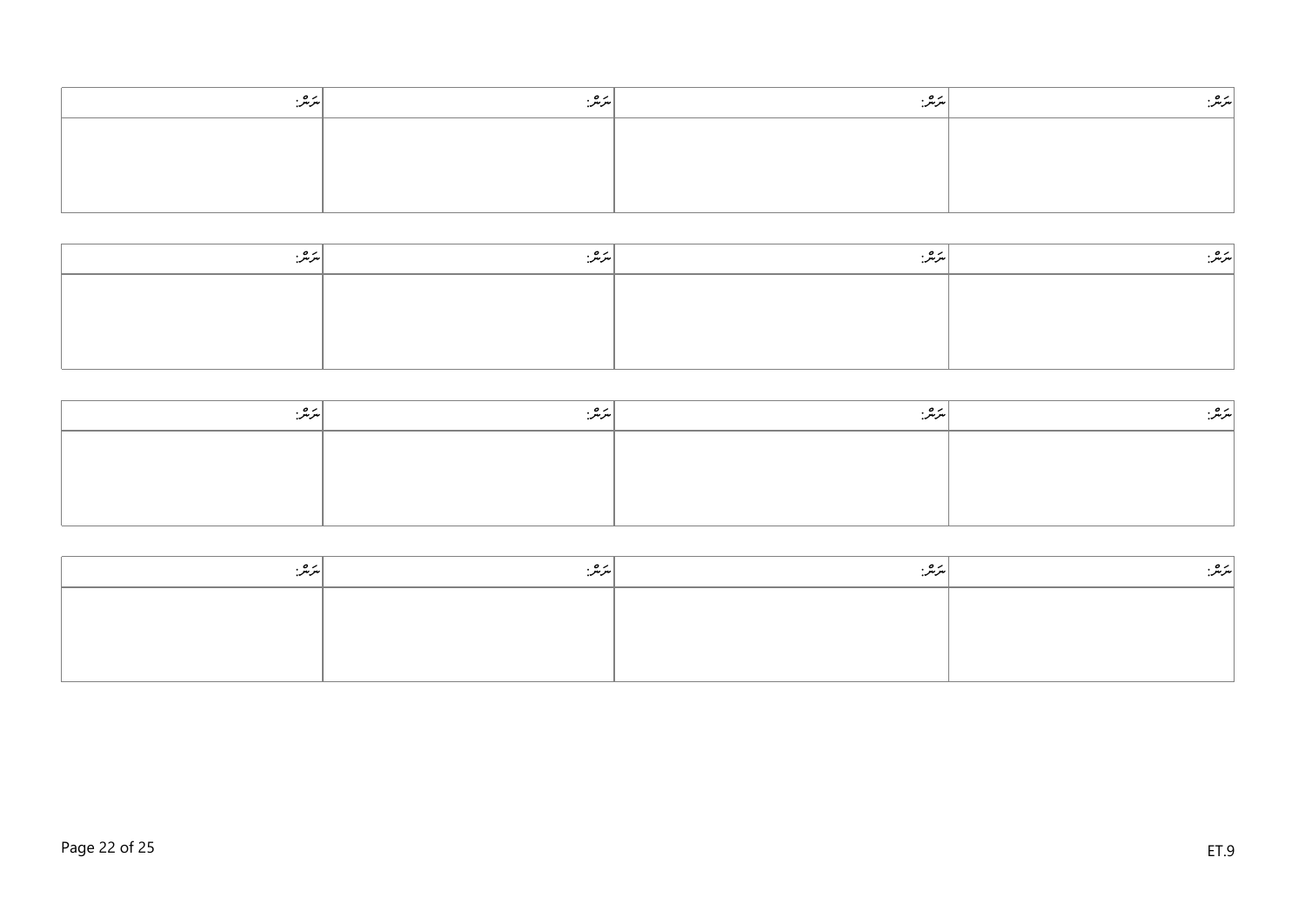| $\cdot$ | 。 | $\frac{\circ}{\cdot}$ | $\sim$<br>سرسر |
|---------|---|-----------------------|----------------|
|         |   |                       |                |
|         |   |                       |                |
|         |   |                       |                |

| يريثن | ' سرسر . |  |
|-------|----------|--|
|       |          |  |
|       |          |  |
|       |          |  |

| بر ه | . ه | $\sim$<br>سرسر |  |
|------|-----|----------------|--|
|      |     |                |  |
|      |     |                |  |
|      |     |                |  |

| 。<br>. س | ىرىىر |  |
|----------|-------|--|
|          |       |  |
|          |       |  |
|          |       |  |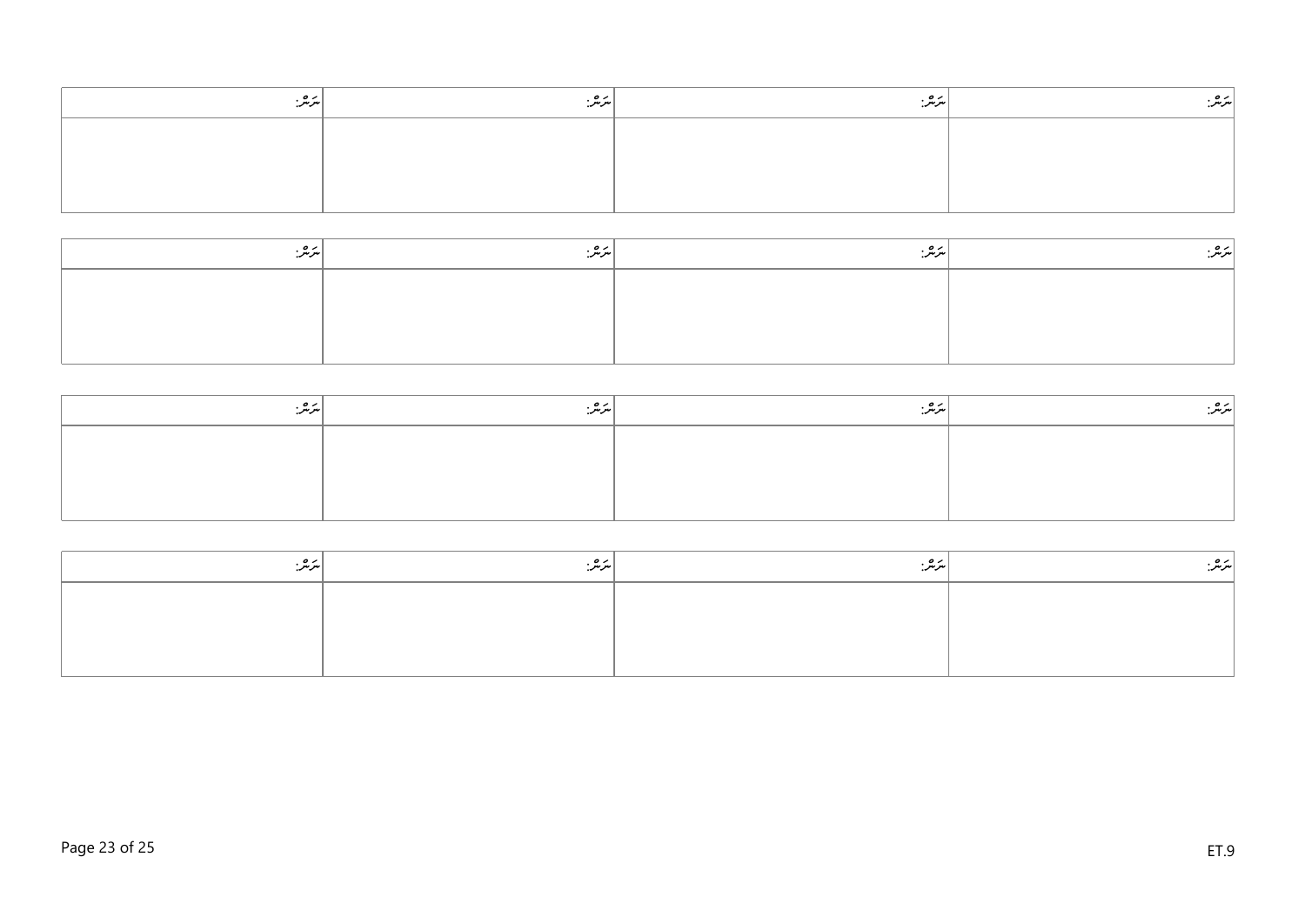| ير هو . | $\overline{\phantom{a}}$ | يرمر | اير هنه. |
|---------|--------------------------|------|----------|
|         |                          |      |          |
|         |                          |      |          |
|         |                          |      |          |

| ئىرتىر: | $\sim$<br>ا سرسر . | يئرمثر | o . |
|---------|--------------------|--------|-----|
|         |                    |        |     |
|         |                    |        |     |
|         |                    |        |     |

| انترنثر: | ر ه |  |
|----------|-----|--|
|          |     |  |
|          |     |  |
|          |     |  |

|  | . ه |
|--|-----|
|  |     |
|  |     |
|  |     |